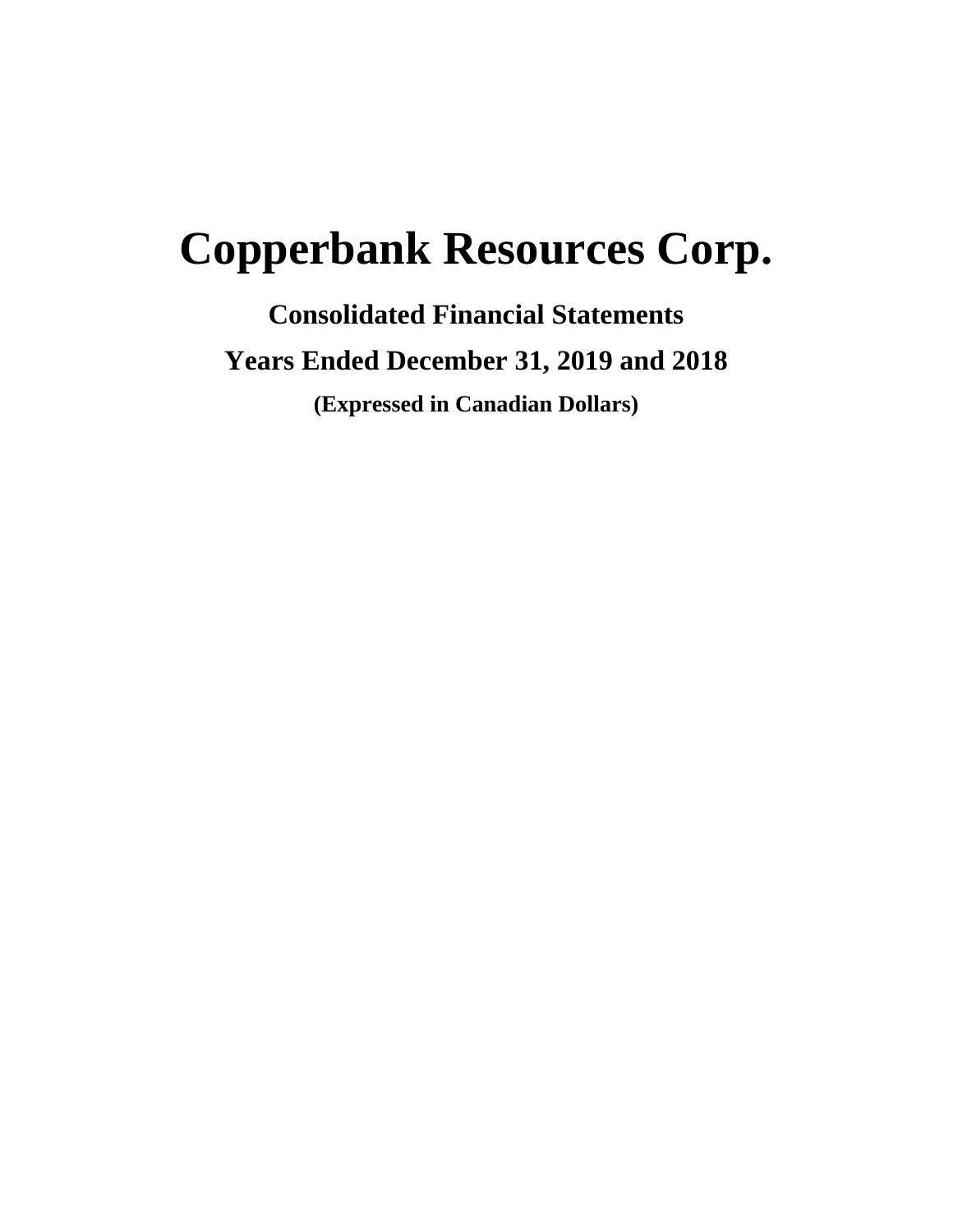

# **INDEPENDENT AUDITORS' REPORT**

# **TO THE SHAREHOLDERS OF COPPERBANK RESOURCES CORP.**

# *Opinion*

We have audited the consolidated financial statements of Copperbank Resources Corp. and its subsidiaries (the "Company"), which comprise:

- the consolidated statements of financial position as at December 31, 2019 and 2018;<br>
the consolidated statements of comprehensive loss for the vears then ended:
- the consolidated statements of comprehensive loss for the years then ended;
- the consolidated statements of changes in shareholders' equity for the years then ended;
- the consolidated statements of cash flows for the years then ended; and
- the notes to the consolidated financial statements, including a summary of significant accounting policies.

In our opinion, the accompanying consolidated financial statements present fairly, in all material respects, the consolidated financial position of the Company as at December 31, 2019 and 2018, and its consolidated financial performance and its consolidated cash flows for the years then ended in accordance with International Financial Reporting Standards ("IFRS").

# *Basis for Opinion*

We conducted our audits in accordance with Canadian generally accepted auditing standards. Our responsibilities under those standards are further described in the *Auditors' Responsibilities for the Audit of the Consolidated Financial Statements* section of our report. We are independent of the Company in accordance with the ethical requirements that are relevant to our audit of the consolidated financial statements in Canada, and we have fulfilled our other ethical responsibilities in accordance with these requirements. We believe that the audit evidence we have obtained in our audits is sufficient and appropriate to provide a basis for our opinion.

# *Material Uncertainty Related to Going Concern*

We draw attention to Note 1 in the consolidated financial statements, which indicates that the Company incurred a net loss of \$9,105,983 during the year ended December 31, 2019 and, as of that date, the Company's working capital deficiency was \$543,745 As stated in Note 1, these events or conditions, along with other matters as set forth in Note 1, indicate that a material uncertainty exists that may cast significant doubt on the Company's ability to continue as a going concern. Our opinion is not modified in respect of this matter.

# *Other Information*

Management is responsible for the other information. The other information comprises of Management's Discussion and Analysis.

Our opinion on the consolidated financial statements does not cover the other information and we do not express any form of assurance conclusion thereon. In connection with our audit of the consolidated financial statements, our responsibility is to read the other information identified above and, in doing so, consider whether the other information is materially inconsistent with the consolidated financial statements or our knowledge obtained in the audit or otherwise appears to be materially misstated.

We obtained Management's Discussion and Analysis prior to the date of this auditors' report. If, based on the work we have performed, we conclude that there is a material misstatement of this other information, we are required to report that fact. We have nothing to report in this regard.

> **Vancouver** 1700 – 475 Howe St Vancouver, BC V6C 2B3 1

**T:** 604 687 1231

**T:** 604 282 3600 **F:** 604 357 1376 **Langley** 305 – 9440 202 St Langley, BC V1M 4A6

**Nanaimo** 201 – 1825 Bowen Rd Nanaimo, BC V9S 1H1 **T:** 250 755 2111

**F:** 250 984 0886

Smythe LLP | **smythecpa.com F:** 604 688 4675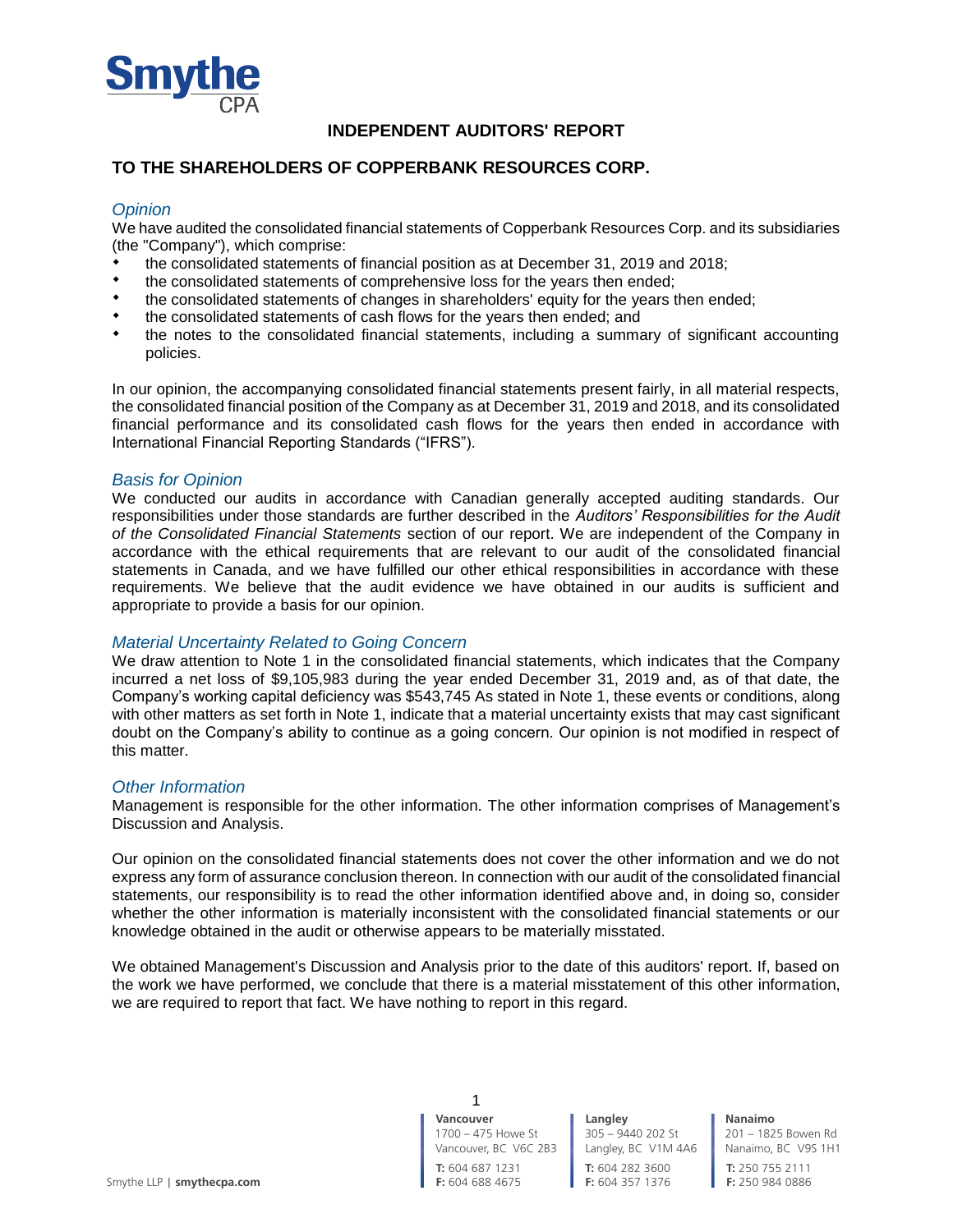

# *Responsibilities of Management and Those Charged with Governance for the Consolidated Financial Statements*

Management is responsible for the preparation and fair presentation of the consolidated financial statements in accordance with IFRS, and for such internal control as management determines is necessary to enable the preparation of consolidated financial statements that are free from material misstatement, whether due to fraud or error.

In preparing the consolidated financial statements, management is responsible for assessing the Company's ability to continue as a going concern, disclosing, as applicable, matters related to going concern and using the going concern basis of accounting unless management either intends to liquidate the Company or to cease operations, or has no realistic alternative but to do so.

Those charged with governance are responsible for overseeing the Company's financial reporting process.

# *Auditors' Responsibilities for the Audit of the Consolidated Financial Statements*

Our objectives are to obtain reasonable assurance about whether the consolidated financial statements as a whole are free from material misstatement, whether due to fraud or error, and to issue an auditors' report that includes our opinion. Reasonable assurance is a high level of assurance, but is not a guarantee that an audit conducted in accordance with Canadian generally accepted auditing standards will always detect a material misstatement when it exists. Misstatements can arise from fraud or error and are considered material if, individually or in the aggregate, they could reasonably be expected to influence the economic decisions of users taken on the basis of these consolidated financial statements. As part of an audit in accordance with Canadian generally accepted auditing standards, we exercise professional judgment and maintain professional skepticism throughout the audit. We also:

- Identify and assess the risks of material misstatement of the consolidated financial statements, whether due to fraud or error, design and perform audit procedures responsive to those risks, and obtain audit evidence that is sufficient and appropriate to provide a basis for our opinion. The risk of not detecting a material misstatement resulting from fraud is higher than for one resulting from error, as fraud may involve collusion, forgery, intentional omissions, misrepresentations, or the override of internal control.
- Obtain an understanding of internal control relevant to the audit in order to design audit procedures that are appropriate in the circumstances, but not for the purpose of expressing an opinion on the effectiveness of the Company's internal control.
- Evaluate the appropriateness of accounting policies used and the reasonableness of accounting estimates and related disclosures made by management.
- Conclude on the appropriateness of management's use of the going concern basis of accounting and, based on the audit evidence obtained, whether a material uncertainty exists related to events or conditions that may cast significant doubt on the Company's ability to continue as a going concern. If we conclude that a material uncertainty exists, we are required to draw attention in our auditors' report to the related disclosures in the consolidated financial statements or, if such disclosures are inadequate, to modify our opinion. Our conclusions are based on the audit evidence obtained up to the date of our auditors' report. However, future events or conditions may cause the Company to cease to continue as a going concern.
- Evaluate the overall presentation, structure and content of the consolidated financial statements, including the disclosures, and whether the consolidated financial statements represent the underlying transactions and events in a manner that achieves fair presentation.

**Vancouver** 1700 – 475 Howe St Vancouver, BC V6C 2B3

**T:** 604 282 3600 **F:** 604 357 1376 305 – 9440 202 St Langley, BC V1M 4A6

**Langley**

**Nanaimo** 201 – 1825 Bowen Rd

Nanaimo, BC V9S 1H1 **T:** 250 755 2111 **F:** 250 984 0886

Smythe LLP | **smythecpa.com F:** 604 688 4675

2

**T:** 604 687 1231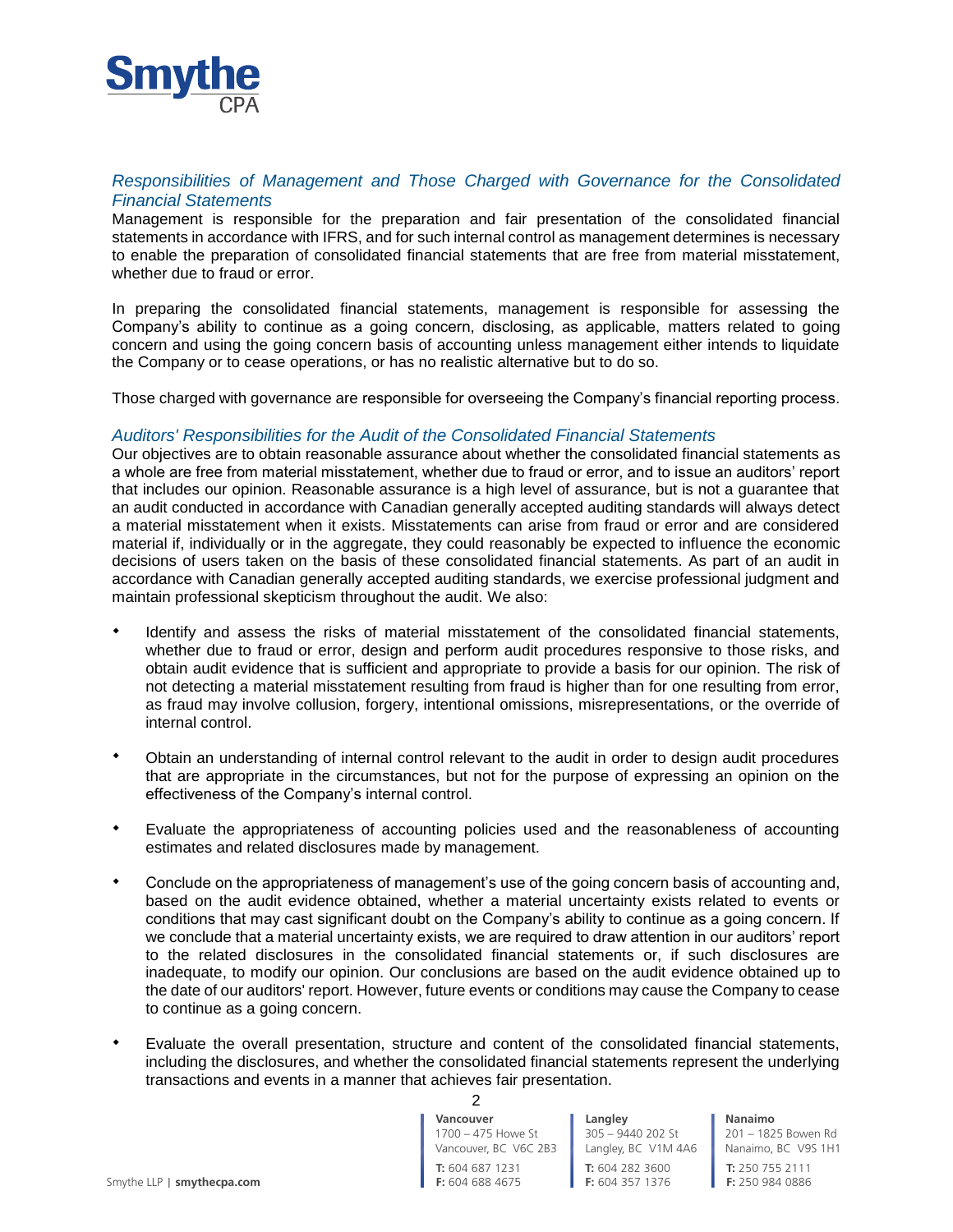

 Obtain sufficient appropriate audit evidence regarding the financial information of the entities or business activities within the Company to express an opinion on the consolidated financial statements. We are responsible for the direction, supervision and performance of the group audit. We remain solely responsible for our audit opinion.

We communicate with those charged with governance regarding, among other matters, the planned scope and timing of the audit and significant audit findings, including any significant deficiencies in internal control that we identify during our audit.

We also provide those charged with governance with a statement that we have complied with relevant ethical requirements regarding independence, and to communicate with them all relationships and other matters that may reasonably be thought to bear on our independence, and where applicable, related safeguards.

The engagement partner on the audit resulting in this independent auditors' report is Sukhjit Gill.

Smythe LLP

Chartered Professional Accountants

Vancouver, British Columbia April 28, 2020

> **Vancouver** 1700 – 475 Howe St 3

> **T:** 604 687 1231

Vancouver, BC V6C 2B3 | Langley, BC V1M 4A6 | Nanaimo, BC V9S 1H1 **T:** 604 282 3600 **F:** 604 357 1376 **Langley** 305 – 9440 202 St

**Nanaimo**

**T:** 250 755 2111 **F:** 250 984 0886

201 – 1825 Bowen Rd

Smythe LLP | **smythecpa.com F:** 604 688 4675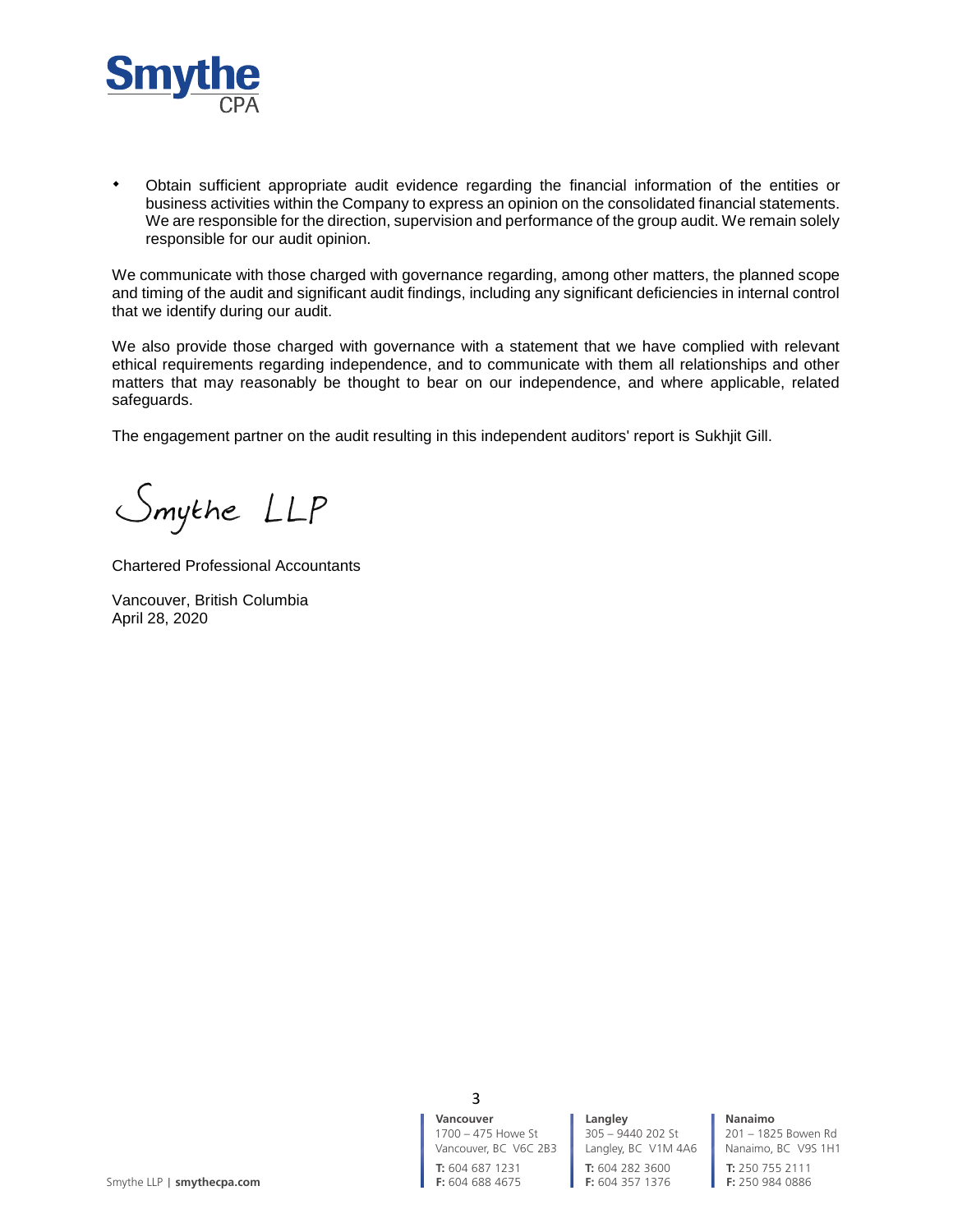# **Copperbank Resources Corp. Consolidated Statements of Financial Position (Expressed in Canadian dollars)**

|                                                  | Note           | December 31,<br>2019 | December 31,<br>2018 |
|--------------------------------------------------|----------------|----------------------|----------------------|
|                                                  |                | \$                   | \$                   |
| <b>Assets</b>                                    |                |                      |                      |
| Current assets                                   |                |                      |                      |
| Cash and cash equivalents                        |                | 16,240               | 153,399              |
| Receivables                                      |                | 39,490               | 60,604               |
| Prepaid expenses and deposit                     |                | 9,876                | 13,500               |
|                                                  |                | 65,606               | 227,503              |
| Property and equipment                           | $\overline{7}$ | 218,933              | 244,981              |
| Reclamation deposit                              | 5              | 8,446                | 8,805                |
| Resource properties                              | 5              | 5,361,729            | 12,634,035           |
| <b>Total Assets</b>                              |                | 5,654,714            | 13,115,324           |
|                                                  |                |                      |                      |
| <b>Liabilities</b><br><b>Current liabilities</b> |                |                      |                      |
| Accounts payable and accrued liabilities         |                | 423,411              | 603,824              |
| Note payable, current                            | 5              | 64,940               | 68,210               |
| Obligation to issue shares                       | 6, 14          | 70,000               | 20,000               |
| Due to related parties                           | 8              | 51,000               | 14,072               |
|                                                  |                | 609,351              | 706,106              |
| Convertible debenture                            | 9              | 263,000              |                      |
| Note payable, non-current                        | 5              |                      | 68,210               |
|                                                  |                | 872,351              | 774,316              |
| <b>Shareholders' Equity</b>                      |                |                      |                      |
| Share capital                                    | 6              | 24,587,337           | 23,491,379           |
| Reserves                                         |                | 23,882,702           | 23,431,322           |
| Deficit                                          |                | (43, 687, 676)       | (34, 581, 693)       |
|                                                  |                | 4,782,363            | 12,341,008           |
| <b>Shareholders' Equity and Liabilities</b>      |                | 5,654,714            | 13,115,324           |
| Nature of operations and going concern           | 1              |                      |                      |
| Subsequent events                                | 14             |                      |                      |

Approved and authorized for issuance by the Board of Directors on April 28, 2020

*"Gavin Dirom" "Gianni Kovacevic"*  Director Director

*See accompanying notes to the consolidated financial statements*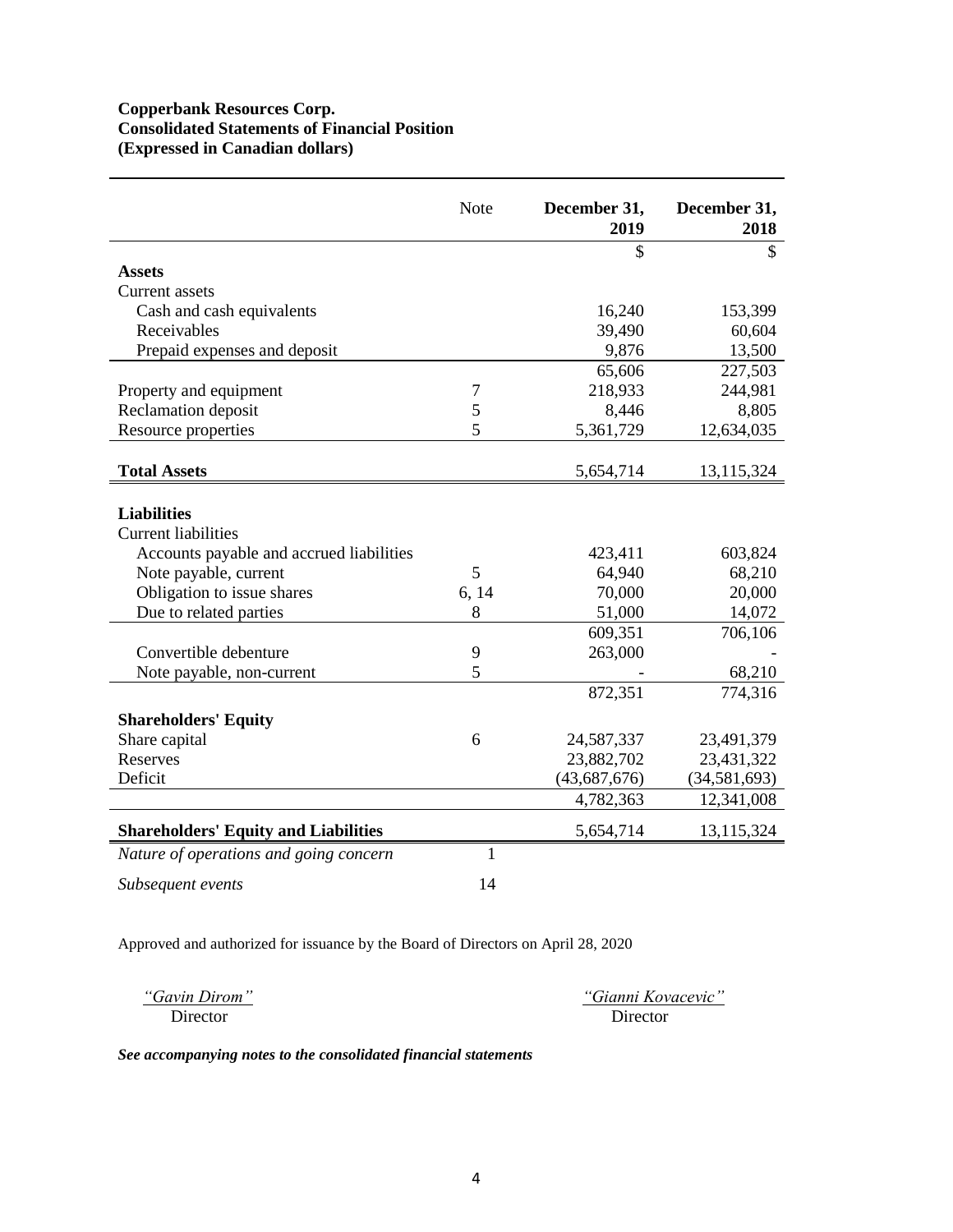# **Copperbank Resources Corp. Consolidated Statements of Comprehensive Loss (Expressed in Canadian dollars)**

| Year ended December 31,                                        | 2019        | 2018        |
|----------------------------------------------------------------|-------------|-------------|
|                                                                | \$          | \$          |
| <b>EXPENSES</b>                                                |             |             |
| Amortization                                                   | 14,818      | 14,469      |
| Consulting and management fees                                 | 478,183     | 579,150     |
| Filing fees and shareholders' services                         | 33,237      | 45,562      |
| Insurance                                                      | 12,044      | 15,263      |
| Mineral properties maintenance and consulting (Note 5)         | 51,544      | 61,681      |
| Office and administration                                      | 90,757      | 32,417      |
| Professional fees                                              | 84,808      | 61,709      |
| Promotion, advertisement, and shareholder relations            | 143,573     | 186,167     |
| Rental                                                         | 23,143      | 28,554      |
| Share-based compensation (Note 6)                              | 407,181     | 663,561     |
| Travel                                                         | 70,171      | 101,911     |
| Loss before the following:                                     | (1,409,459) | (1,790,444) |
| Foreign exchange                                               | (22, 158)   | (20, 371)   |
| Impairment of resource properties (Note 5)                     | (7,683,225) |             |
| Gain on debt settlement (Note 4)                               |             | 26,153      |
| Gain from disposition of property and equipment (Note 7)       | 8,859       |             |
| Net loss for the year                                          | (9,105,983) | (1,784,662) |
| Items that may be reclassified subsequently to profit or loss: |             |             |
| Exchange gain (loss) on translating foreign operations         | 44,199      | (4,927)     |
| Comprehensive loss for the year                                | (9,061,784) | (1,789,589) |
|                                                                |             |             |
| Loss per share, basic and diluted                              | (0.03)      | (0.01)      |
|                                                                |             |             |
| Weighted average number of outstanding shares                  | 288,212,249 | 218,685,026 |

*See accompanying notes to the consolidated financial statements*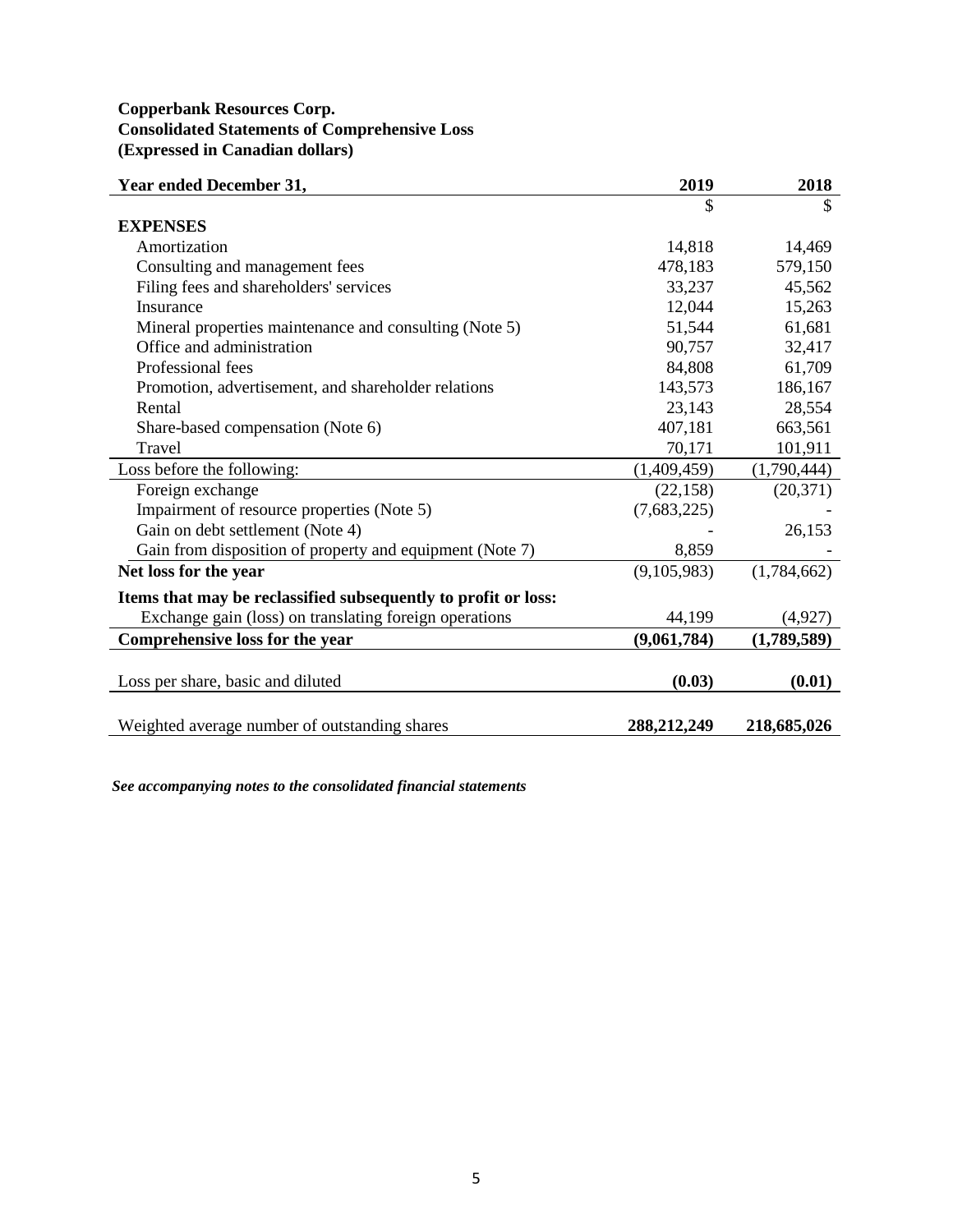# **Copperbank Resources Corp. Consolidated Statements of Changes in Equity (Expressed in Canadian dollars)**

|                                                                                                            | <b>Common shares</b> |               |                          |                | <b>Reserves</b> |                                                      |                          |              |
|------------------------------------------------------------------------------------------------------------|----------------------|---------------|--------------------------|----------------|-----------------|------------------------------------------------------|--------------------------|--------------|
|                                                                                                            | <b>Number</b>        | <b>Amount</b> | <b>Warrants</b>          | <b>Options</b> | Other           | <b>Accumulated</b><br>other<br>comprehensive<br>loss | <b>Deficit</b>           | <b>Total</b> |
|                                                                                                            |                      | \$            | \$                       | \$             | \$              | \$                                                   | \$                       | \$           |
| December 31, 2017                                                                                          | 182,831,788          | 17,141,602    | 2,749,991                | 621,735        | 16,182,235      | 3,189,276                                            | (32,797,031)             | 7,087,808    |
| Share-based compensation                                                                                   |                      |               | $\overline{\phantom{0}}$ | 663,561        |                 |                                                      |                          | 663,561      |
| Share issuance for cash<br>Shares issued for acquisition of                                                | 26,829,572           | 1,878,090     |                          |                |                 |                                                      | $\qquad \qquad -$        | 1,878,090    |
| mineral interests<br>Value of replacement options issued                                                   | 68,795,181           | 4,471,687     |                          |                |                 |                                                      | $\overline{\phantom{0}}$ | 4,471,687    |
| for acquisition of mineral interests<br>Value of replacement warrants<br>issued for acquisition of mineral |                      |               |                          | 2,967          |                 |                                                      |                          | 2,967        |
| interests<br>Translation from the foreign                                                                  |                      |               | 26,484                   |                |                 |                                                      |                          | 26,484       |
| subsidiary                                                                                                 |                      |               |                          |                |                 | (4,927)                                              |                          | (4,927)      |
| Net loss for the year                                                                                      |                      |               |                          |                |                 |                                                      | (1,784,662)              | (1,784,662)  |
| December 31, 2018                                                                                          | 278,456,541          | 23,491,379    | 2,776,475                | 1,288,263      | 16,182,235      | 3,184,349                                            | (34,581,693)             | 12,341,008   |
| Share-based compensation                                                                                   |                      |               |                          | 407,181        |                 |                                                      |                          | 407,181      |
| Share issuance for cash                                                                                    | 15,656,548           | 1,015,958     |                          |                |                 |                                                      |                          | 1,015,958    |
| Shares issued for mineral property<br>option payment<br>Translation from the foreign                       | 1,000,000            | 80,000        |                          |                |                 |                                                      |                          | 80,000       |
| subsidiary                                                                                                 |                      |               |                          |                |                 | 44,199                                               |                          | 44,199       |
| Net loss for the year                                                                                      |                      |               |                          |                |                 |                                                      | (9,105,983)              | (9,105,983)  |
| <b>December 31, 2019</b><br>See accompanying notes to the consolidated financial statements                | 295,113,089          | 24,587,337    | 2,776,475                | 1,695,444      | 16,182,235      | 3,228,548                                            | (43,687,676)             | 4,782,363    |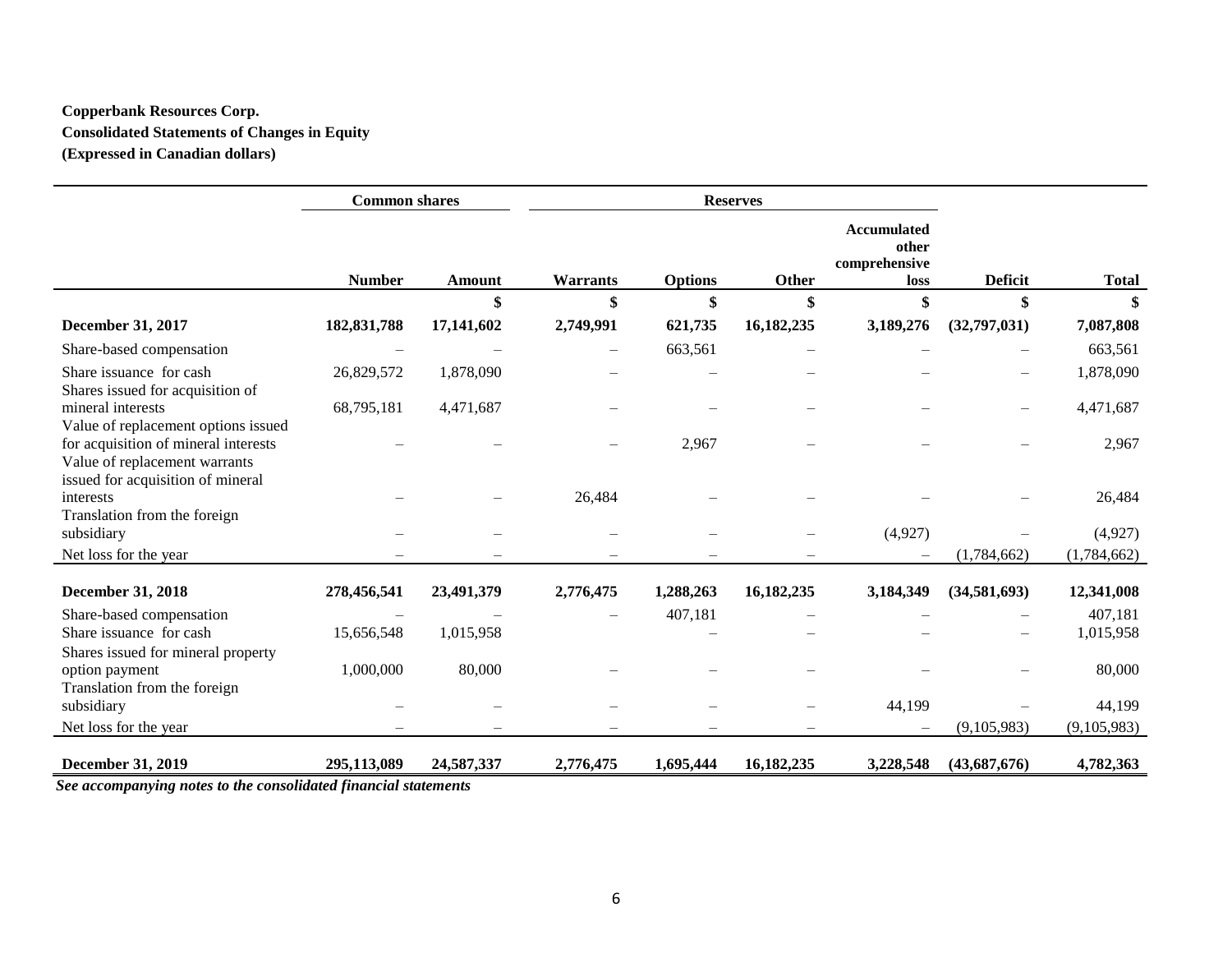# **Copperbank Resources Corp. Consolidated Statements of Cash Flows (Expressed in Canadian dollars)**

| <b>Year ended December 31,</b>                      | 2019        | 2018        |
|-----------------------------------------------------|-------------|-------------|
|                                                     | \$          |             |
| <b>Operating Activities</b>                         |             |             |
| Net loss for the year                               | (9,105,983) | (1,784,662) |
| Items not involving cash                            |             |             |
| Amortization                                        | 14,818      | 14,469      |
| Share-based compensation                            | 407,181     | 663,561     |
| Gain on debt settlement                             |             | (26, 153)   |
| Gain on disposition of property and equipment       | (8, 859)    |             |
| Loss from impairment of mineral properties          | 7,683,225   |             |
| Foreign exchange                                    | 22,158      | 20,371      |
| Changes in non-cash working capital                 |             |             |
| Accounts payable and accrued liabilities            | (156, 027)  | (15, 441)   |
| Due to (from) related party                         | 36,928      | (15, 922)   |
| Note receivable                                     |             | 8,326       |
| Prepaid expenses and deposits                       | 3,624       | 34,191      |
| Receivable                                          | 21,114      | 9,597       |
|                                                     |             |             |
| <b>Cash Used in Operating Activities</b>            | (1,081,821) | (1,091,663) |
| <b>Financing Activities</b>                         |             |             |
| Issuance of a convertible debenture                 | 263,000     |             |
| Obligation to issue shares                          | 50,000      | 20,000      |
| Shares issuance for cash                            | 1,015,958   | 1,878,090   |
| Repayment of note payable                           | (71, 480)   | (68, 333)   |
|                                                     |             |             |
| <b>Cash Provided by Financing Activities</b>        | 1,257,478   | 1,829,757   |
|                                                     |             |             |
| <b>Investing Activities</b>                         |             |             |
| Cash outflow for acquisition                        |             | (196, 471)  |
| Expenditure of resource properties                  | (381, 868)  | (452,306)   |
| Proceeds from disposition of property and equipment | 8,859       |             |
|                                                     |             |             |
| <b>Cash Used in Investing Activities</b>            | (373,009)   | (648,777)   |
| <b>Effect of Change in Foreign Currency</b>         | 60,192      | (19,525)    |
|                                                     |             |             |
| Net Increase (Decrease) in Cash and Cash            |             |             |
| <b>Equivalents</b>                                  | (137, 159)  | 69,792      |
| <b>Cash and Cash Equivalents, Beginning of Year</b> | 153,399     | 83,607      |
| <b>Cash and Cash Equivalents, End of Year</b>       | 16,240      | 153,399     |
|                                                     |             |             |

*See accompanying notes to the consolidated financial statements*

**SUPPLEMENTAL CASH FLOW INFORMATION (Note 13)**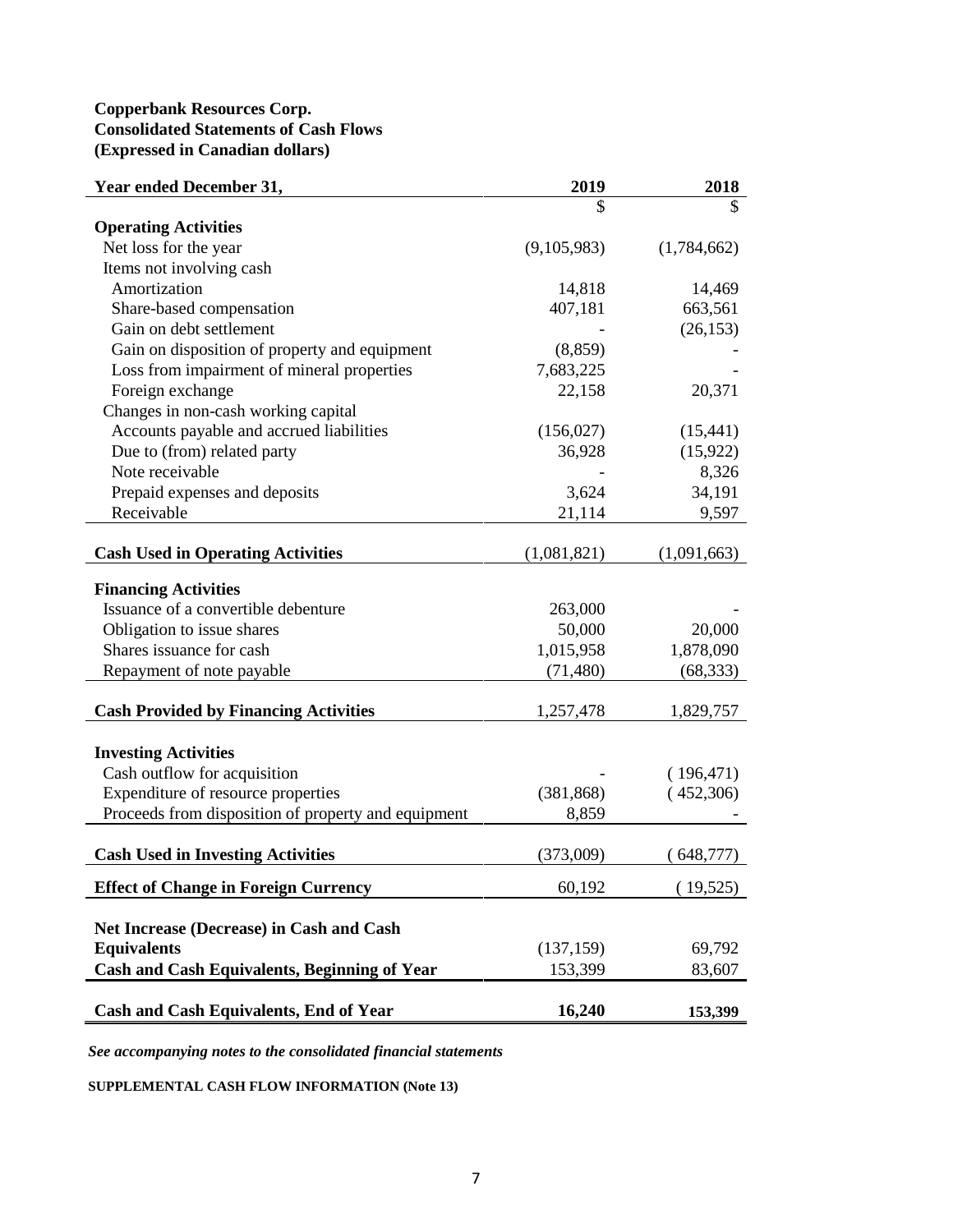# **1. NATURE OF OPERATIONS AND GOING CONCERN**

Copperbank Resources Corp. (the "Company" or "Copperbank") was incorporated on October 21, 2014 under the *Business Corporations Act* (British Columbia). The Company's registered office is Suite 910 – 800 West Pender St., Vancouver, British Columbia, V6C 2V6. The Company's head office and principal address is located at 1500-409 Granville St., Vancouver, British Columbia, V6C 1T2. The Company's shares are traded on the Canadian Securities Exchange ("CSE") under the symbol "CBK", and its principal business is the acquisition and development of mineral properties.

# **Going concern**

These consolidated financial statements have been prepared based on accounting principles applicable to a going concern, which assumes that the Company will be able to continue in operation for the foreseeable future and will be able to realize its assets and discharge its liabilities and commitments in the normal course of business. Accordingly, these consolidated financial statements do not include any adjustments to the amounts and classification of assets and liabilities that might be necessary should the Company be unable to continue as a going concern.

The Company is a resource exploration stage company, which does not generate any revenue and has been relying on equity-based financing to fund its operations. The Company has recurring losses since inception. The Company incurred a net loss of \$9,105,983 during the year ended December 31, 2019 and, as of that date, the Company's working capital deficiency was \$543,745. The Company will require additional financing either through equity or debt financing, sale of assets, joint venture arrangements or a combination thereof to meet its administrative costs and to continue to explore and develop its mineral properties. There is no assurance that sufficient future funding will be available on a timely basis or on terms acceptable to the Company. These conditions indicate the existence of material uncertainties that cast significant doubt as to the ability of the Company to meet its obligations as they come due, and accordingly, the appropriateness of the use of accounting principles applicable to a going concern is in significant doubt.

The application of the going concern concept is dependent upon the Company's ability to generate future profitable operations and maintain an adequate level of financial resources to discharge its ongoing obligations. Management seeks to raise capital, when necessary, to meet its funding requirements and has undertaken available cost-cutting measures. There can be no assurance that management's plan will be successful, as it is dependent on prevailing capital market conditions and the availability of other financing opportunities. These consolidated financial statements do not include any adjustments to the recoverability and classification of recorded asset amounts and classification of liabilities that might be necessary should the Company be unable to continue as a going concern. Such adjustments could be material.

# **2. STATEMENT OF COMPLIANCE**

These consolidated financial statements are prepared in accordance with International Financial Reporting Standards ("IFRS"), as issued by the International Accounting Standards Board ("ISAB").

# **3. SIGNIFICANT ACCOUNTING POLICIES**

# **Basis of preparation**

These consolidated financial statements have been prepared on a historical cost basis, except for certain financial instruments carried at fair value. In addition, these consolidated financial statements have been prepared using the accrual basis of accounting, except for cash flow information.

These consolidated financial statements incorporate the accounts of the Company and its wholly owned subsidiaries, Enexco International Inc. ("Enexco US") (USA), 1016079 B.C Ltd. (Canada), Copperbank Resources Alaska Inc. (USA), Copperbank Royalties Corp. (incorporated in Canada during 2019), Redhawk Resources, Inc. (Canada), Redhawk Copper Inc. (USA), Redhawk Resources (USA), Inc., and Copper Creek Project LLC (USA). A subsidiary is an entity in which the Company has control, where control requires exposure or rights to variable returns and the ability to affect those returns through power over the investees. All intercompany transactions and balances have been eliminated on consolidation.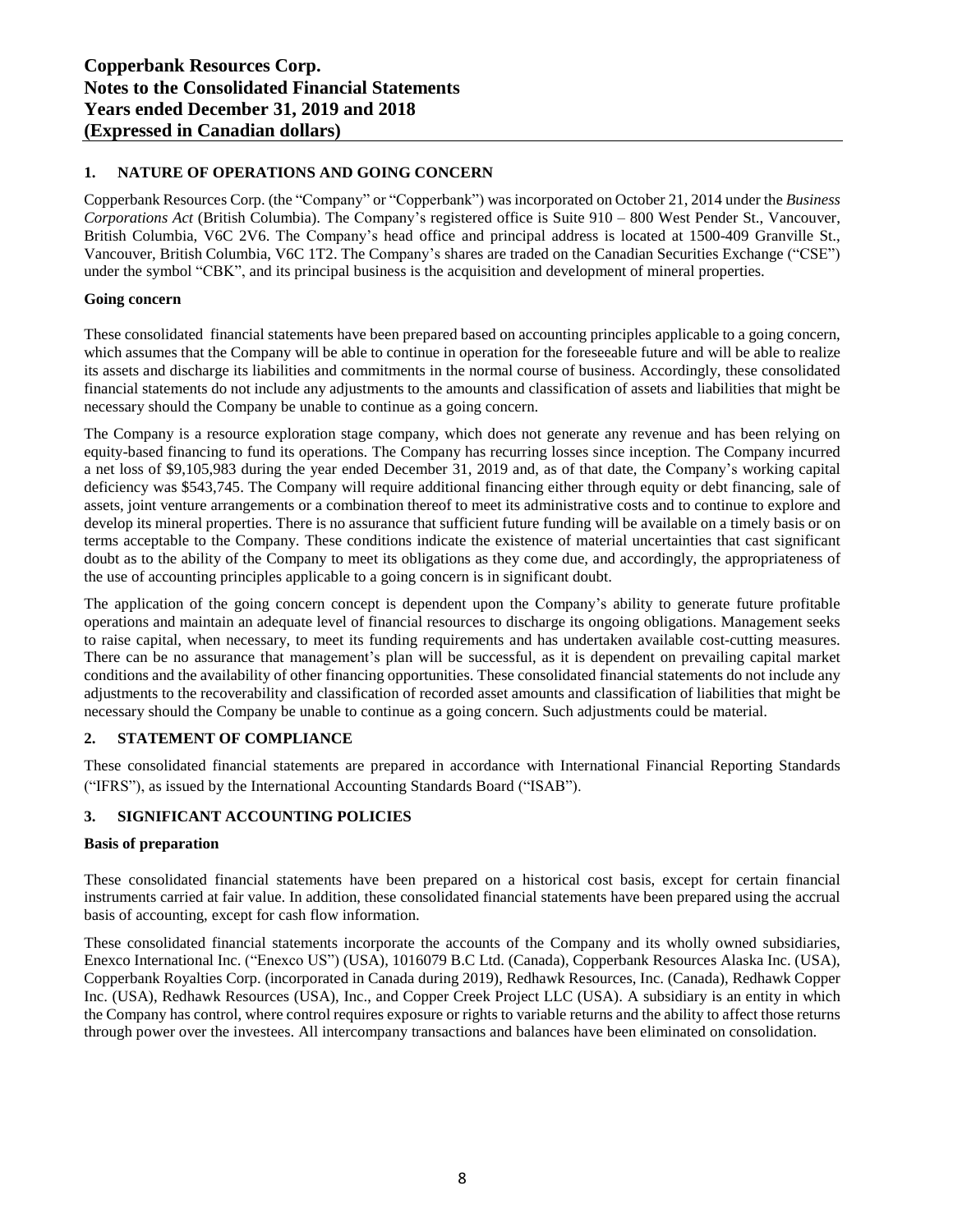#### **Adoption of new accounting policies**

The Company has not changed its accounting policies since its prior year ended December 31, 2018 and has applied accounting policies consistently for all periods presented except the adoption of IFRS 16 "Lease" commencing January 1, 2019.

IFRS 16 Leases - sets out the principles for the recognition, measurement, presentation and disclosure of leases for both the lessee and the lessor. The new standard introduces a single lessee accounting model that requires the recognition of all assets and liabilities arising from a lease. The main features of the new standard are as follows:

- An entity identifies as a lease a contract that conveys the right to control the use of an identified asset for a period in exchange for consideration.
- A lessee recognizes an asset representing the right to use the leased asset, and a liability for its obligation to make lease payments. Exceptions are permitted for short-term leases and leases of low-value assets.
- A lease asset is initially measured at cost, and is then depreciated similarly to property, plant and equipment. A lease liability is initially measured at the present value of the unpaid lease payments.
- A lessee presents interest expense on a lease liability separately from depreciation of a lease asset in the statement of profit or loss and other comprehensive income.
- A lessor continues to classify its leases as operating leases or finance leases, and to account for them accordingly.
- A lessor provides enhanced disclosures about its risk exposure, particularly exposure to residual-value risk.

The adoption of IFRS 16 had no material impact to the Company's consolidated financial statements.

#### **Financial Instruments**

Financial assets

(a) Recognition and measurement of financial assets

The Company recognizes a financial asset when it becomes a party to the contractual provisions of the instrument.

(b) Classification of financial assets

The Company classifies financial assets at initial recognition as financial assets: measured at amortized cost, measured at fair value through other comprehensive income ("FVTOCI") or measured at fair value through profit or loss ("FVTPL").

(i) Financial assets measured at amortized cost

A financial asset that meets both of the following conditions is classified as a financial asset measured at amortized cost.

- The Company's business model for the such financial assets, is to hold the assets in order to collect contractual cash flows.
- The contractual terms of the financial asset give rise on specified dates to cash flows that are solely payments of principal and interest on the amount outstanding.

A financial asset measured at amortized cost is initially recognized at fair value less transaction costs directly attributable to the asset. After initial recognition, the carrying amount of the financial asset measured at amortized cost is determined using the effective interest method, net of impairment loss, if necessary.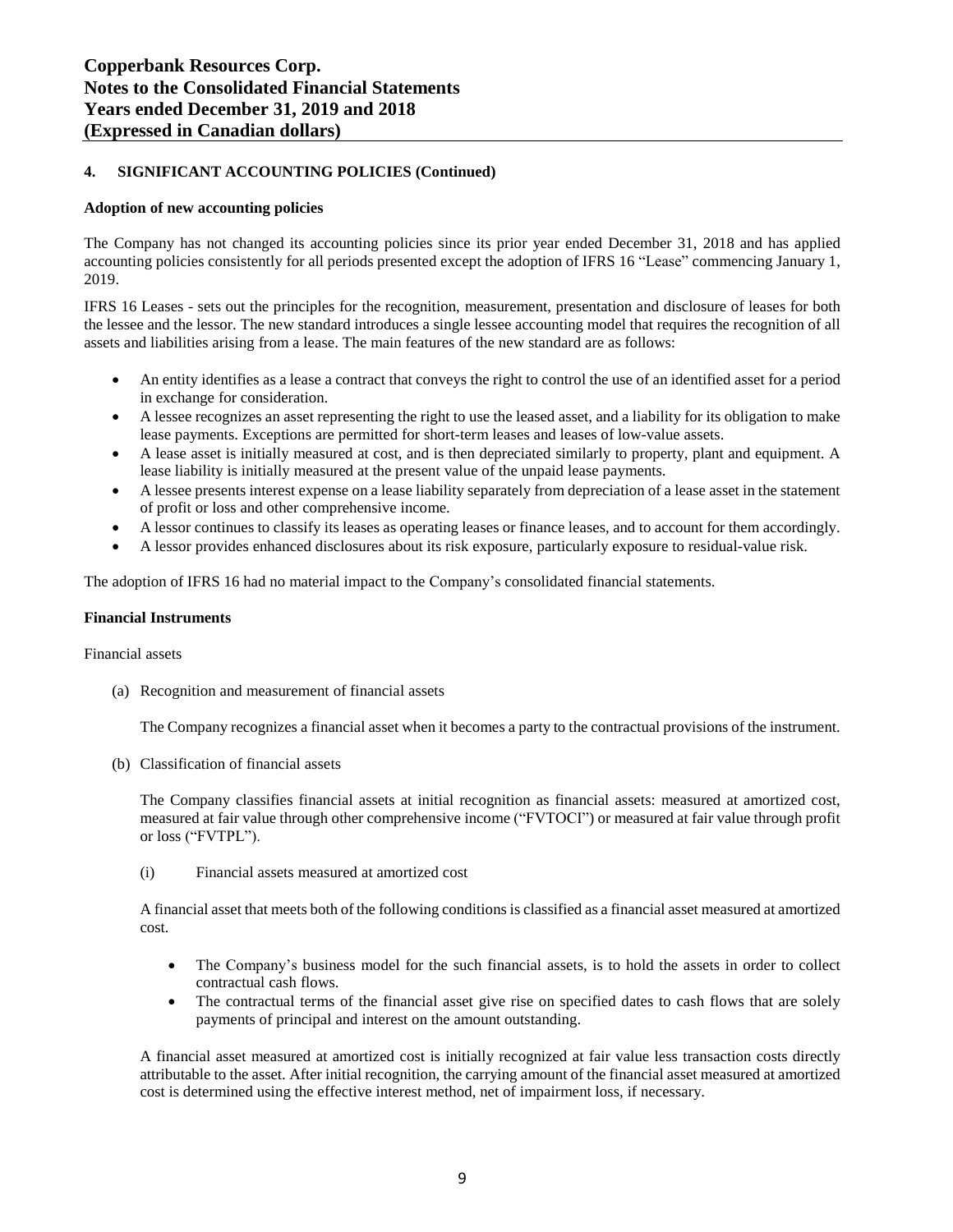#### **Financial instruments (continued)**

- (b) Classification of financial assets (continued)
	- (ii) Financial assets measured at FVTPL

A financial asset measured at fair value through profit or loss is recognized initially at fair value with any associated transaction costs being recognized in profit or loss when incurred. Subsequently, the financial asset is re-measured at fair value, and a gain or loss is recognized in profit or loss in the reporting period in which it arises.

The Company's cash and cash equivalents are financial assets measured at FVTPL.

(iii) Financial assets measured at FVTOCI

A financial asset measured at fair value through other comprehensive income is recognized initially at fair value less transaction costs directly attributable to the asset. After initial recognition, the asset is measured at fair value with changes in fair value included as "financial asset at fair value through other comprehensive income" in other comprehensive income.

The Company's does not have any financial assets measured at FVTOCI.

(c) Derecognition of financial assets

The Company derecognizes a financial asset if the contractual rights to the cash flows from the asset expire, or the Company transfers substantially all the risks and rewards of ownership of the financial asset. Any interests in transferred financial assets that are created or retained by the Company are recognized as a separate asset or liability. Gains and losses on derecognition are generally recognized in the statement of loss and comprehensive loss. However, gains and losses on derecognition of financial assets classified as FVTOCI remain within accumulated other comprehensive loss.

#### Financial liabilities

(a) Recognition and measurement of financial liabilities

The Company recognizes financial liabilities when it becomes a party to the contractual provisions of the instruments.

(b) Classification of financial liabilities

The Company classifies financial liabilities at initial recognition as financial liabilities measured at amortized cost or measured at fair value through profit or loss.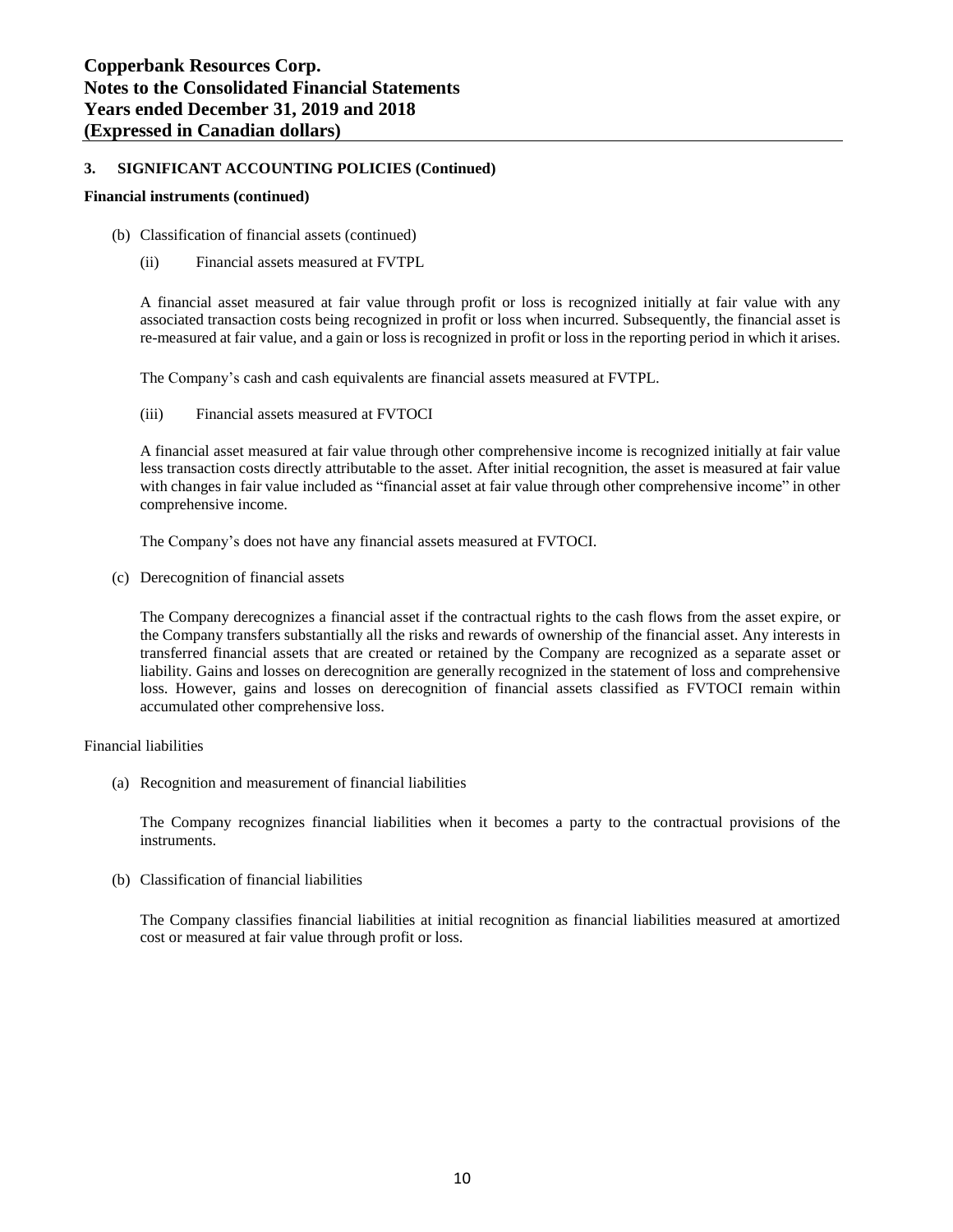#### **Financial instruments (continued)**

Financial liabilities (continued)

- (b) Classification of financial liabilities (continued)
	- (i) Financial liabilities measured at amortized cost

A financial liability at amortized cost is initially measured at fair value less transaction costs directly attributable to the issuance of the financial liability. Subsequently, the financial liability is measured at amortized cost based on the effective interest rate method.

The Company's accounts payable and accrued liabilities, due to related parties, convertible debenture and note payable are financial liabilities measured at amortized cost.

(ii) Financial liabilities measured at FVTPL

A financial liability measured at FVTPL is initially measured at fair value with any associated transaction costs being recognized in profit or loss when incurred. Subsequently, the financial liability is re-measured at fair value, and a gain or loss is recognized in profit or loss in the reporting period in which it arises.

The Company does not have any financial liabilities measured at FVTPL.

(c) Derecognition of financial liabilities

The Company derecognizes a financial liability when the financial liability is discharged, cancelled or expired. Generally, the difference between the carrying amount of the financial liability derecognized and the consideration paid and payable, including any non-cash assets transferred or liabilities assumed, is recognized in the consolidated statement of comprehensive loss.

#### Offsetting financial assets and liabilities

Financial assets and liabilities are offset and the net amount is presented in the consolidated statement of financial position only when the Company has a legally enforceable right to set off the recognized amounts and intends either to settle on a net basis, or to realize the asset and settle the liability simultaneously.

#### Impairment of financial assets

The Company recognizes a loss allowance for expected credit losses on financial assets that are measured at amortized cost.

At each reporting date, the Company measures the loss allowance for the financial asset at an amount equal to the lifetime expected credit losses if the credit risk on the financial asset has increased significantly since initial recognition. If at the reporting date, the financial asset has not increased significantly since initial recognition, the Company measures the loss allowance for the financial asset at an amount equal to twelve month expected credit losses. The Company shall recognize in the consolidated statement of comprehensive loss, as an impairment gain or loss, the amount of expected credit losses (or reversal) that is required to adjust the loss allowance at the reporting date to the amount that is required to be recognized.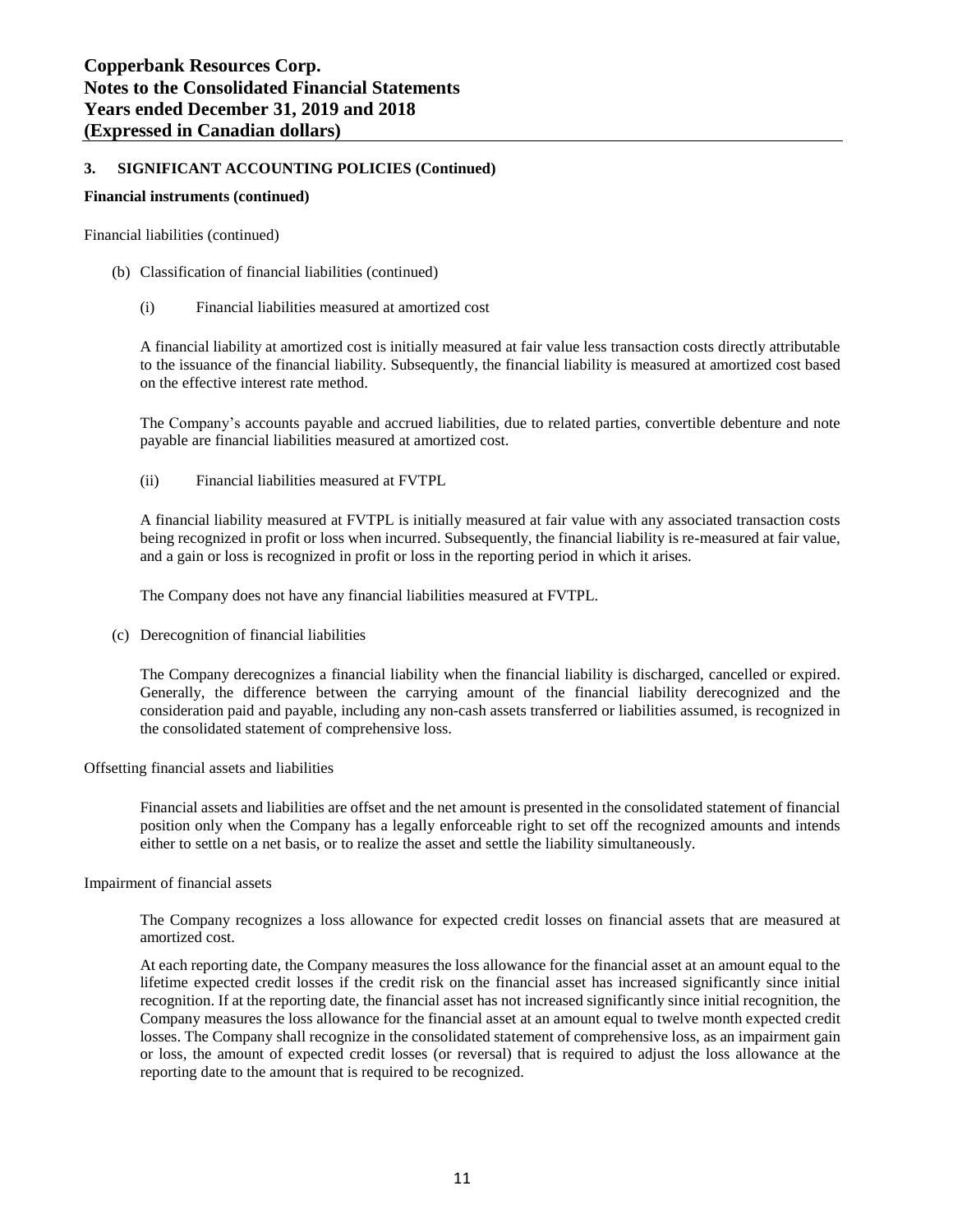#### **Significant estimates and judgments**

Apart from making estimates and assumptions as described below, the Company's management makes critical judgments in the process of applying its accounting policies that have a significant effect on the amounts recognized in the Company's consolidated financial statements. The significant judgments that the Company's management has made in the process of applying the Company's accounting policies, apart from those involving estimation uncertainties, that have the most significant effect include, but are not limited to:

• The indicators of impairment of property and equipment and resource properties

Assets or cash-generating units ("CGUs") are evaluated at each reporting date to determine whether there are any indications of impairment. The Company considers both internal and external sources of information when making the assessment of whether there are indications of impairment for the Company's property and equipment and resource properties.

Significant judgment is required when determining whether facts and circumstances suggest that the carrying amount of resource properties may exceed its recoverable amount. The retention of regulatory permits and licenses; the Company's ability to obtain financing for exploration and development activities and its future plans on the resource properties; current and future metal prices; and market sentiment are all factors considered by the Company.

In respect of the carrying value of property and equipment recorded on the consolidated statements of financial position, management has determined that it continues to be appropriately recorded, as there has been no obsolescence or physical damage to the assets and there are no indications that the value of the assets have declined more than what is expected from the passage of time or normal use.

The determination of the Company and its subsidiaries' functional currency

The determination of the functional currency for the Company and each of its subsidiaries was based on management's judgment of the underlying transactions, events and conditions relevant to each entity.

The recognition of deferred income tax assets

The Company has not recognized a deferred tax asset as management believes that it is not probable that taxable profit will be available against which a deductible temporary difference can be utilized.

The determination of asset versus business acquisition

Management has had to apply judgement relating to acquisitions with respect to whether the acquisition was a business combination or an asset acquisition. Management applied a three-element process to determine whether a business or asset was purchased, considering inputs, processes and outputs of the acquired entity in order to reach a conclusion.

Management makes estimates and assumptions that affect the reported amounts of assets and liabilities and disclosure of contingent assets and liabilities at the date of the consolidated financial statements, and the reported amounts of expenses during the reporting period. Significant areas requiring the use of management estimates include:

- Interest rate used in determining the fair value of liability component of its convertible debentures.
- The inputs used in the Black-Scholes option pricing model to calculate the fair value of options.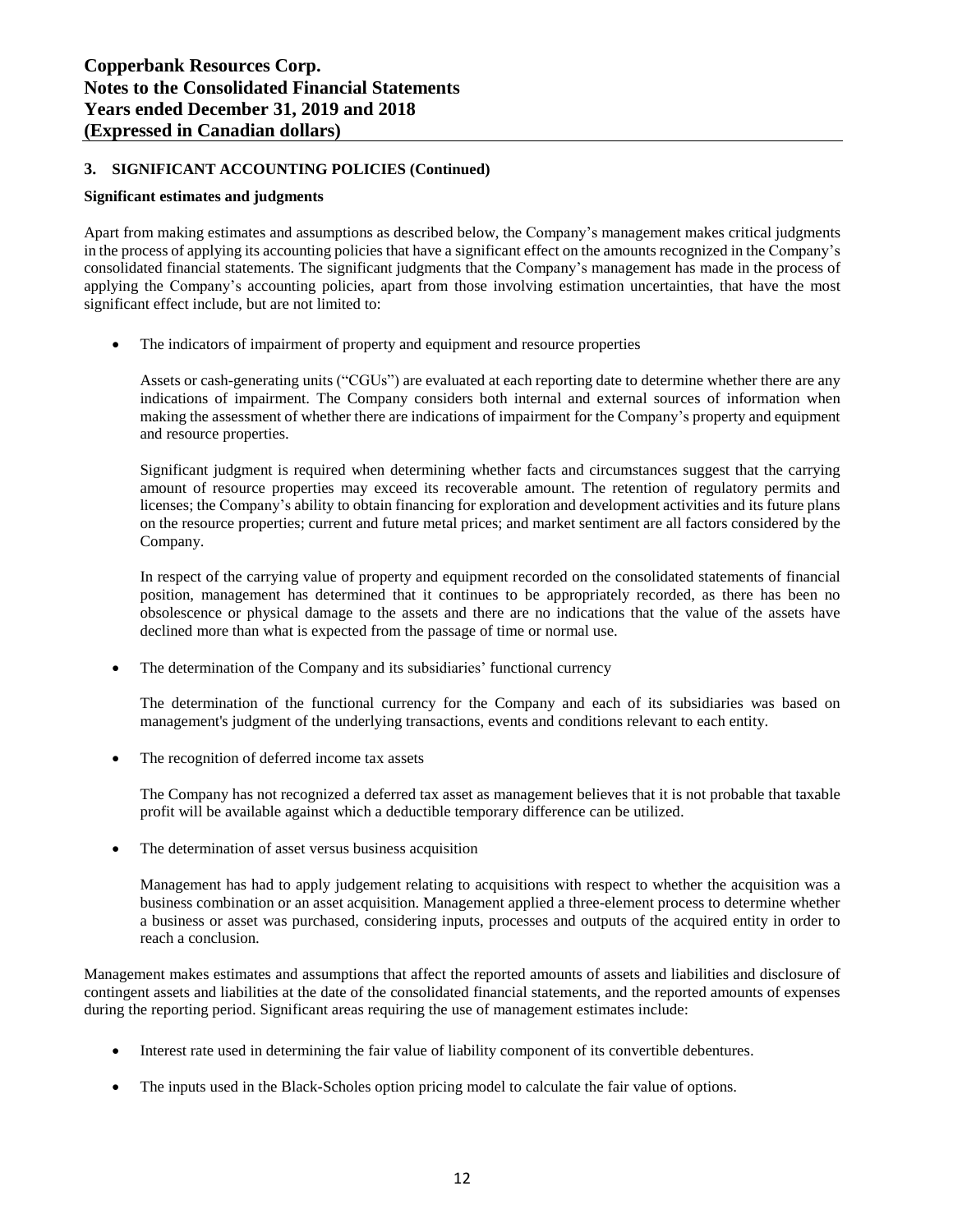#### **Significant estimates and judgments (continued)**

• The fair value of consideration to acquire Redhawk Resources Inc.

The consideration paid to acquire Redhawk Resources Inc. comprised common shares and replacement warrants and options. The common shares were valued on the date of issuance. Replacement warrants and options were valued using the Black-Scholes model. The Company applied IFRS 2 *Share-based Payments* in accounting for the transaction.

While management believes that these estimates are reasonable, actual results could differ from those estimates and could impact future results of operations and cash flows.

#### **Loss per share**

Basic loss per share is computed by dividing net loss attributable to common shareholders by the weighted average number of shares outstanding in the period. Diluted loss per share is calculated by the treasury stock method. Under the treasury stock method, the weighted average number of common shares outstanding for the calculation of diluted loss per share assumes that the proceeds to be received on the exercise of dilutive share options and warrants are used to repurchase common shares at the average market price during the period. The calculation of diluted loss per share excludes the effects of conversion or exercise of options and warrants if they would be anti-dilutive.

#### **Foreign currency translation**

The functional currency of each entity is measured using the currency of the primary economic environment in which that entity operates. The consolidated financial statements are presented in Canadian dollars, which isthe Company'sfunctional and presentation currency. The functional currency of Enexco International Inc., Redhawk Copper Inc. (USA), Redhawk Resources (USA), Inc., and Copper Creek Project LLC (USA) is the United States dollar ("US\$"). The functional currency of Redhawk Resources, Inc. (Canada), Copperbank Resources Alaska Inc. (Alaska) and 1016079 B.C Ltd. (British Columbia) is the Canadian dollar.

#### Transactions and balances:

Foreign currency transactions are translated into the functional currency using the exchange rates prevailing at the date of the transaction. Foreign currency monetary items are translated at the period-end exchange rate. Non-monetary items measured at historical cost continue to be carried at the exchange rate at the date of the transaction. Non-monetary items measured at fair value are reported at the exchange rate at the date when fair values were determined.

Exchange differences arising on the translation of monetary items or on settlement of monetary items are recognized in profit or loss in the period in which they arise, except where deferred in equity as a qualifying cash flow or net investment hedge.

Exchange differences arising on the translation of non-monetary items are recognized in other comprehensive income to the extent that gains and losses arising on those non-monetary items are also recognized in other comprehensive income. Where the non-monetary gain or loss is recognized in profit or loss, the exchange component is also recognized in profit or loss.

#### Foreign operations:

The financial results and position of foreign operations whose functional currency is different from the Company's presentation currency will be translated as follows:

- assets and liabilities are translated at period-end exchange rates prevailing at that reporting date; and
- income and expenses are translated at average exchange rates for the period.

Exchange differences arising on translation of foreign operations are recorded to the Company's other comprehensive loss.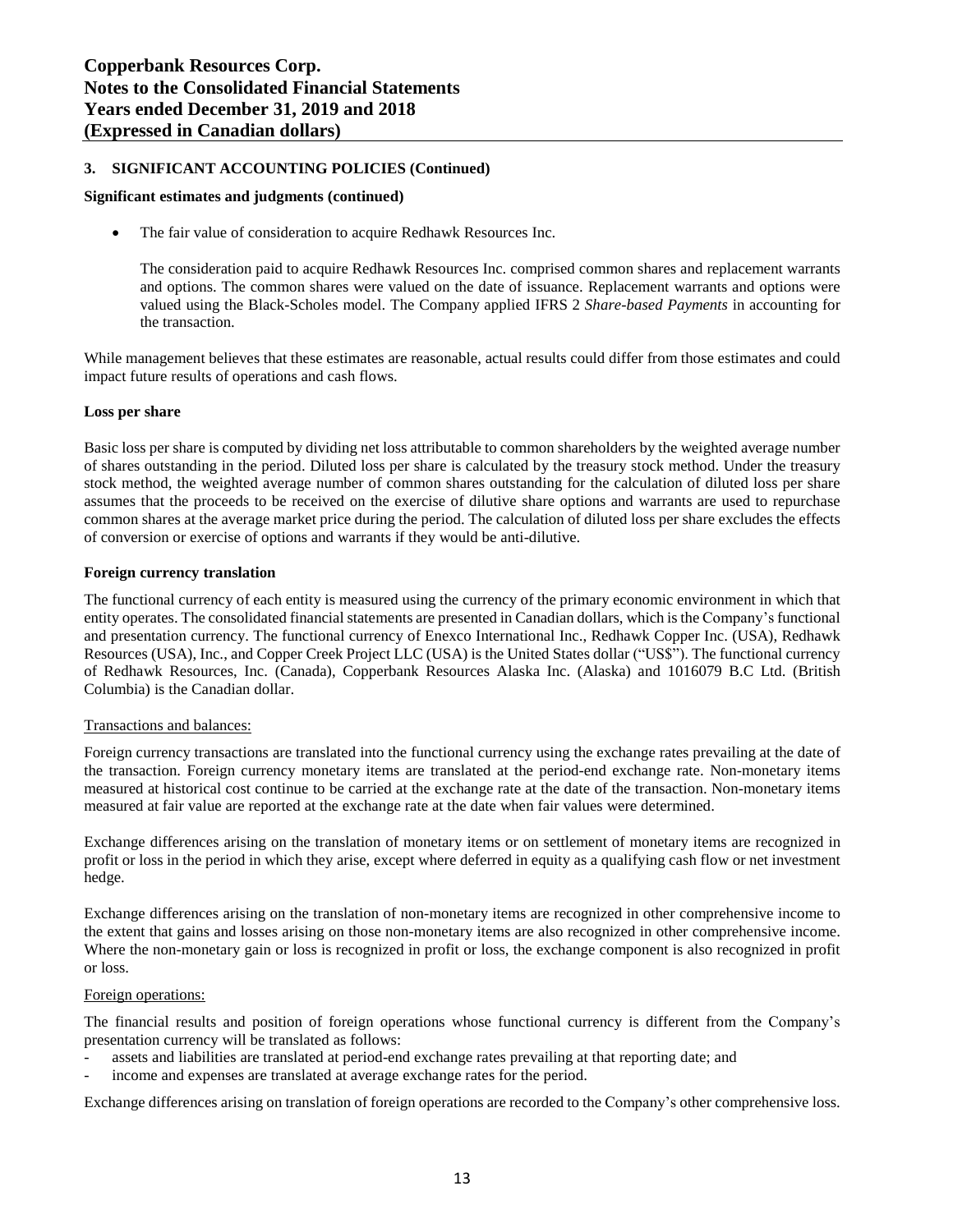#### **Resource properties**

Costs directly related to the exploration and evaluation of resource properties are capitalized once the legal rights to explore the resource properties are acquired or obtained. When the technical and commercial viability of a mineral resource has been demonstrated and a development decision has been made, the capitalized costs of the related property are transferred to mining assets and depreciated using the unit-of-production method on commencement of commercial production.

If it is determined that capitalized acquisition, exploration and evaluation costs are not recoverable, or the property is abandoned or management has determined an impairment in value, the property is written down to its recoverable amount. Resource properties are reviewed for impairment when facts and circumstances suggest that the carrying amount may exceed its recoverable amount.

From time to time, the Company acquires or disposes of properties pursuant to the terms of option agreements. Options are exercisable entirely at the discretion of the optionee, and accordingly, are recorded as resource property costs or recoveries when the payments are made or received. After costs are recovered, the balance of the payments received is recorded as a gain on option or disposition of resource property.

#### **Property and equipment**

Property and equipment is stated at historical cost less accumulated amortization and accumulated impairment losses.

Subsequent costs are included in the asset's carrying amount or recognized as a separate asset, as appropriate, only when it is probable that future economic benefits associated with the item will flow to the Company and the cost of the item can be measured reliably.

Amortization is calculated using the straight-line method to write off the cost of the assets to their residual values over their estimated useful lives. The amortization rates applicable to each category of equipment are as follows:

| Class of property and equipment | <b>Depreciation rate</b> |  |  |
|---------------------------------|--------------------------|--|--|
| Building                        | 25 years                 |  |  |
| Land                            | Nil                      |  |  |

#### **Impairment of non-financial assets**

At the end of each reporting period, the Company reviews the carrying amounts of its tangible and intangible assets to determine whether there is an indication that those assets have suffered an impairment loss. If any such indication exists, the recoverable amount of the asset is estimated in order to determine the extent of the impairment loss (if any). Where it is not possible to estimate the recoverable amount of an individual asset, the Company estimates the recoverable amount of the CGU (the smallest identifiable group of assets that generates cash inflows that are largely independent of the cash inflow from other assets or groups of assets, where the recoverable amount of the CGU is the greater of the CGU's fair value less costs to sell and its value in use) to which the assets belong.

In assessing value in use, the estimated future cash flows are discounted to their present value using a pre-tax discount rate that reflects current market assessments of the time value of money and the risks specific to the asset.

If the recoverable amount of an asset (or CGU) is estimated to be less than its carrying amount, the carrying amount of the asset (or CGU) is reduced to its recoverable amount. An impairment loss is recognized in profit or loss for the period, unless the relevant asset is carried at a revalued amount, in which case the impairment loss is treated as a revaluation decrease.

The Company uses its best efforts to fully understand all of the aforementioned to make an informed decision based upon historical and current facts surrounding the projects. Discounted cash flow techniques often require management to make estimates and assumptions on reserves and expected future production revenues and expenses.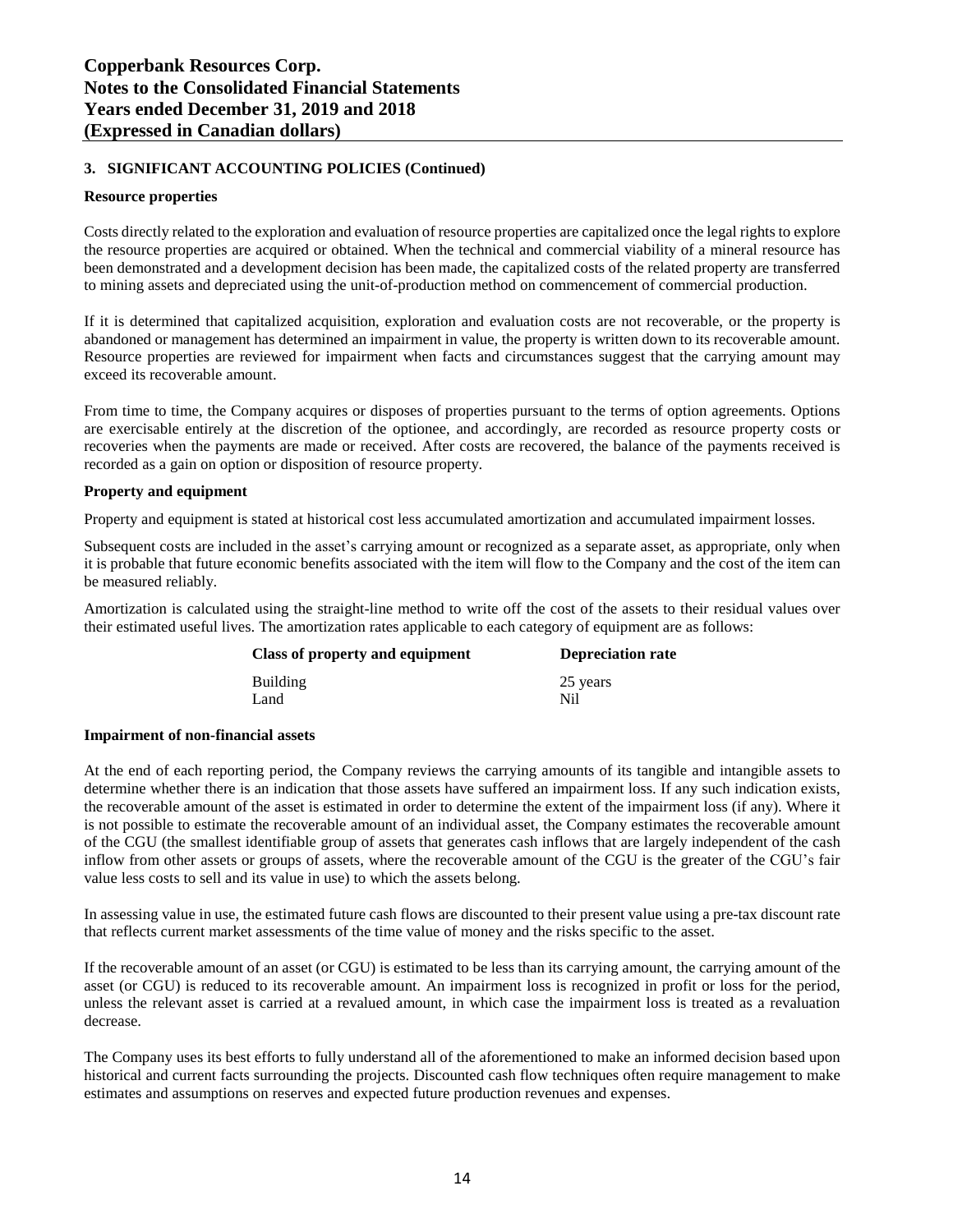#### **Impairment of non-financial assets (continued)**

Where an impairment loss subsequently reverses, the carrying amount of the asset (or CGU) is increased to the revised estimate of its recoverable amount, but to an amount that does not exceed the carrying amount that would have been determined had no impairment loss been recognized for the asset (or CGU) in prior years. A reversal of an impairment loss is recognized immediately in profit or loss.

#### **Non-monetary transactions**

Shares issued for non-monetary consideration are valued at the fair value of the assets received or services rendered or the quoted market price at the date of issuance, whichever is determined to be the more reliable measure.

#### **Unit issuance**

Proceeds from the issuance of units are allocated between common shares and common share purchase warrants based on the residual value method. Under this method, the proceeds are allocated to common shares based on the fair value of a common share at the announcement date of the unit offering and any residual remaining is allocated to common share purchase warrants.

#### **Share-based payments**

The Company has a stock option plan that is described in Note 6. Share-based payments to employees are measured at the fair value of the instruments issued and amortized over the vesting periods. Share-based payments to non-employees are measured at the fair value of the goods or services received or the fair value of the equity instruments issued, if it is determined the fair value of the goods or services cannot be reliably measured, and are recorded at the date the goods or services are received. The amount recognized as an expense is adjusted to reflect the number of awards expected to vest. The offset to the recorded cost is to option reserve. Consideration received on the exercise of stock options is recorded as share capital and the related amount originally recorded in option reserve is transferred to share capital. For those unexercised options that expire, the recorded value is transferred to deficit. For those unexercised options that are cancelled or forfeited, the recorded value remains in option reserve.

# **Cash equivalents**

Cash equivalents consist of a cashable guaranteed investment certificate of \$2,300 (2018 - \$2,300) that is readily convertible into a known amount of cash.

#### **Provision for closure and reclamation**

The Company recognizes liabilities for legal or constructive obligations associated with the retirement of resource properties. The net present value of future rehabilitation costs is capitalized to the related asset along with a corresponding increase in the rehabilitation provision in the period incurred. Discount rates using a pre-tax rate that reflect the time value of money are used to calculate the net present value.

The Company's estimate of reclamation costs could change as a result of changes in regulatory requirements, discount rates and assumptions regarding the amount and timing of the future expenditures. These changes are recorded directly to the related assets with a corresponding entry to the rehabilitation provision. The increase in the provision due to the passage of time is recognized as interest expense.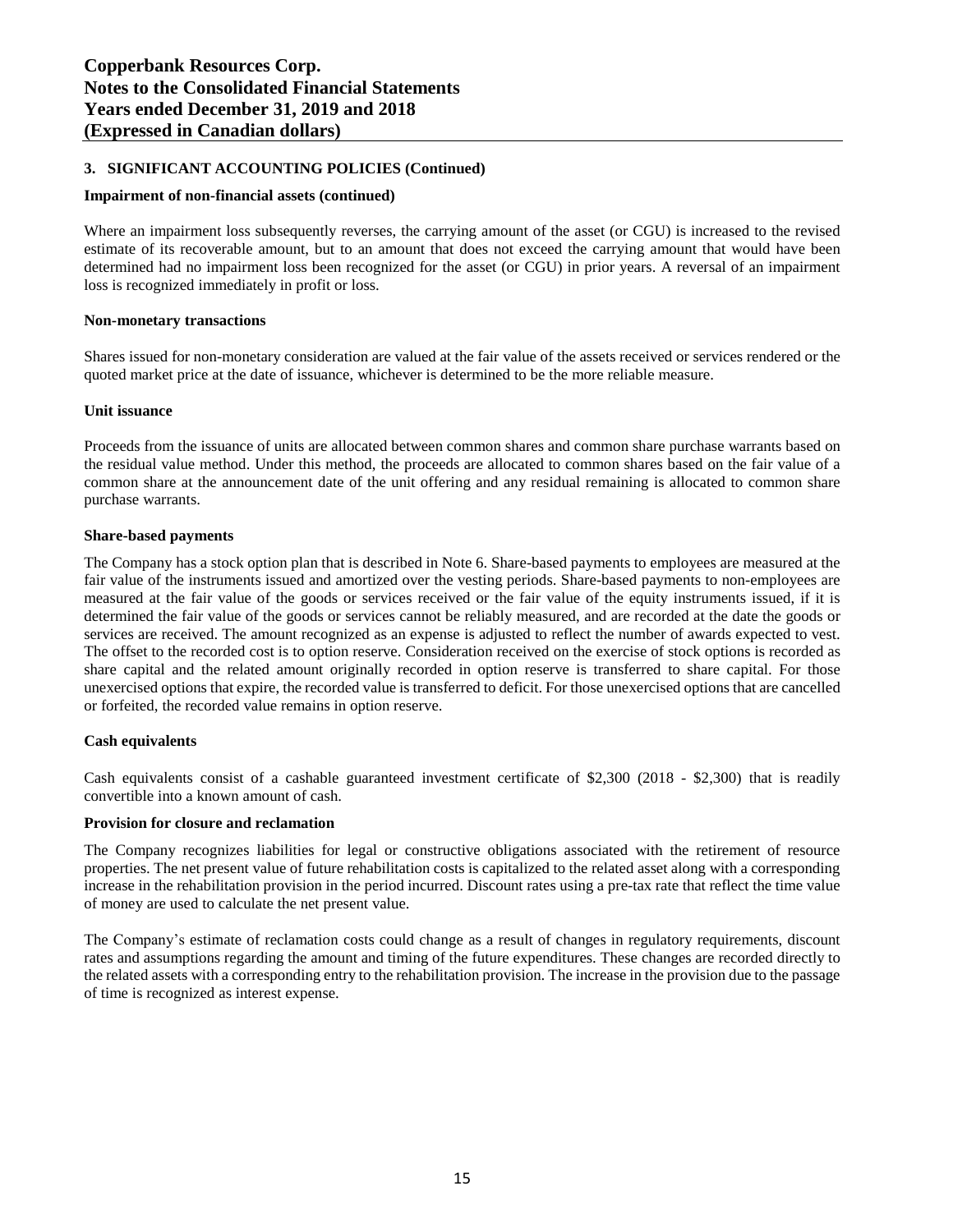#### **Income taxes**

#### Current income tax:

Current income tax assets and liabilities for the current period are measured at the amount expected to be recovered from or paid to the taxation authorities. The tax rates and tax laws used to compute the amount are those that are enacted or substantively enacted, at the reporting date, in the countries where the Company operates and generates taxable income.

Current income tax relating to items recognized directly in other comprehensive income or equity is recognized in other comprehensive income or equity, and not in profit or loss. Management periodically evaluates positions taken in the tax returns with respect to situations in which applicable tax regulations are subject to interpretation and establishes provisions where appropriate.

#### Deferred income tax:

Deferred income tax is provided using the asset and liability method on temporary differences at the reporting date between the tax bases of assets and liabilities and their carrying amounts for financial reporting purposes.

The carrying amount of deferred income tax assets is reviewed at the end of each reporting period and recognized only to the extent that it is probable that sufficient taxable profit will be available to allow all or part of the deferred income tax asset to be utilized.

Deferred income tax assets and liabilities are measured at the tax rates that are expected to apply to the year when the asset is realized or the liability is settled, based on tax rates (and tax laws) that have been enacted or substantively enacted by the end of the reporting period.

Deferred income tax assets and liabilities are offset, if a legally enforceable right exists to set off current tax assets against current income tax liabilities, and the deferred income taxes relate to the same taxable entity and the same taxation authority.

# **Compound financial instruments**

The convertible debentures were separated into their liability and equity components on issuance of the instruments. The liability component is initially recognized at fair value, calculated at the present value of the liability based upon debt instruments with no bonus shares, conversion feature or warrants issued by comparable issuers and accounted for at amortized cost using the effective interest rate method. The effective interest rate used is the estimated rate for debt instruments with similar terms at the time of issue. The residual value is then allocated to the equity component.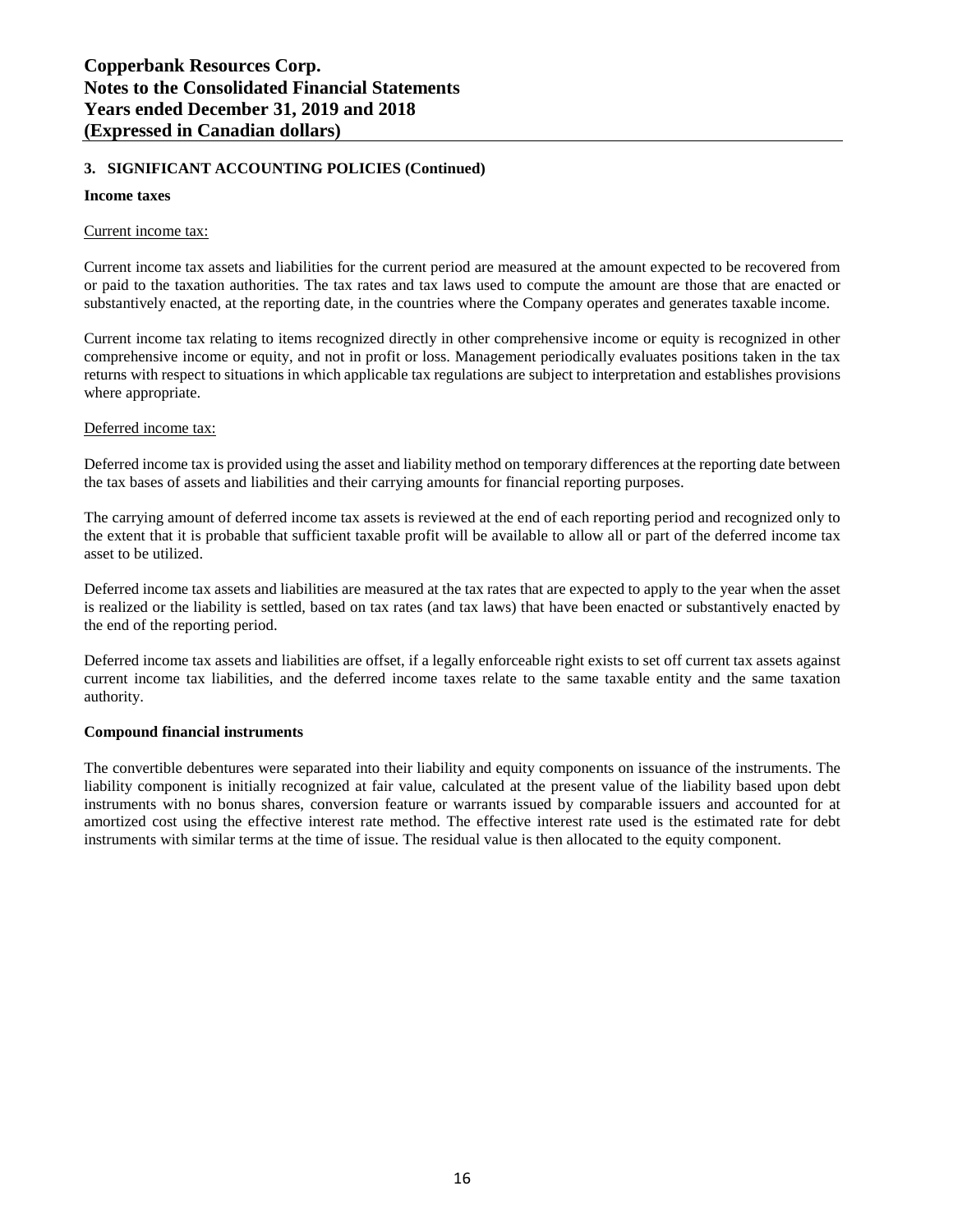# **4. ACQUISITION OF REDHAWK RESOURCES INC.**

In June 2018, The Company executed a definitive arrangement agreement ("Arrangement Agreement") pursuant to which the Company would acquire all of the issued and outstanding shares of Redhawk Resources, Inc. ("Redhawk"), a company listed on the NEX board of TSX Venture Exchange. Copperbank's acquisition of Redhawk (the "Transaction") and its Copper Creek Project ("Copper Creek") was effected by way of a plan of arrangement completed under the Business Corporations Act (British Columbia). Obtaining control of Copper Creek was the incentive for the Transaction.

The Transaction completed on August 31, 2018. Redhawk and its USA subsidiaries became subsidiaries of Copperbank. Redhawk ceased to be a reporting issuer under applicable Canadian securities laws. Copperbank issued 63,506,816 common shares of the Company to shareholders of Redhawk as consideration of the Transaction (using an exchange ratio of 0.928928) and 5,288,365 common shares in acquisition related costs. Copperbank also advanced \$200,000 to cover expenses incurred by Redhawk prior to the closing. This advance was forgiven upon the closing of the Transaction. After the Transaction, Copperbank is approximately 75% owned by current Copperbank shareholders and 25% by former Redhawk shareholders.

At the time of the Transaction, Redhawk's assets consisted primarily of cash, receivables and prepaids, reclamation bonds, property and equipment and a resource property, and it did not have any processes capable of generating outputs; therefore, Redhawk did not meet the definition of a business. Accordingly, as Redhawk did not qualify as a business in accordance with IFRS 3 *Business Combinations*, the amalgamation did not constitute a business combination and has been accounted for as an asset acquisition.

As the acquisition was not considered a business combination, the excess of value of consideration paid over net assets acquired was allocated to the Copper Creek Project.

The fair value of the common shares amounted to \$4,127,943, based on the trading price of the Company's shares on the issuance date. The fair value of the replacement options and warrants was determined using the Black-Scholes option pricing model with the following weighted average assumptions:

| Market price of shares | \$0.065  |
|------------------------|----------|
| Exercise price         | \$0.115  |
| <b>Expected</b> life   | 0.74     |
| Volatility             | 77.0%    |
| Risk-free rate         | 2.04%    |
| Dividend yield         | $0.00\%$ |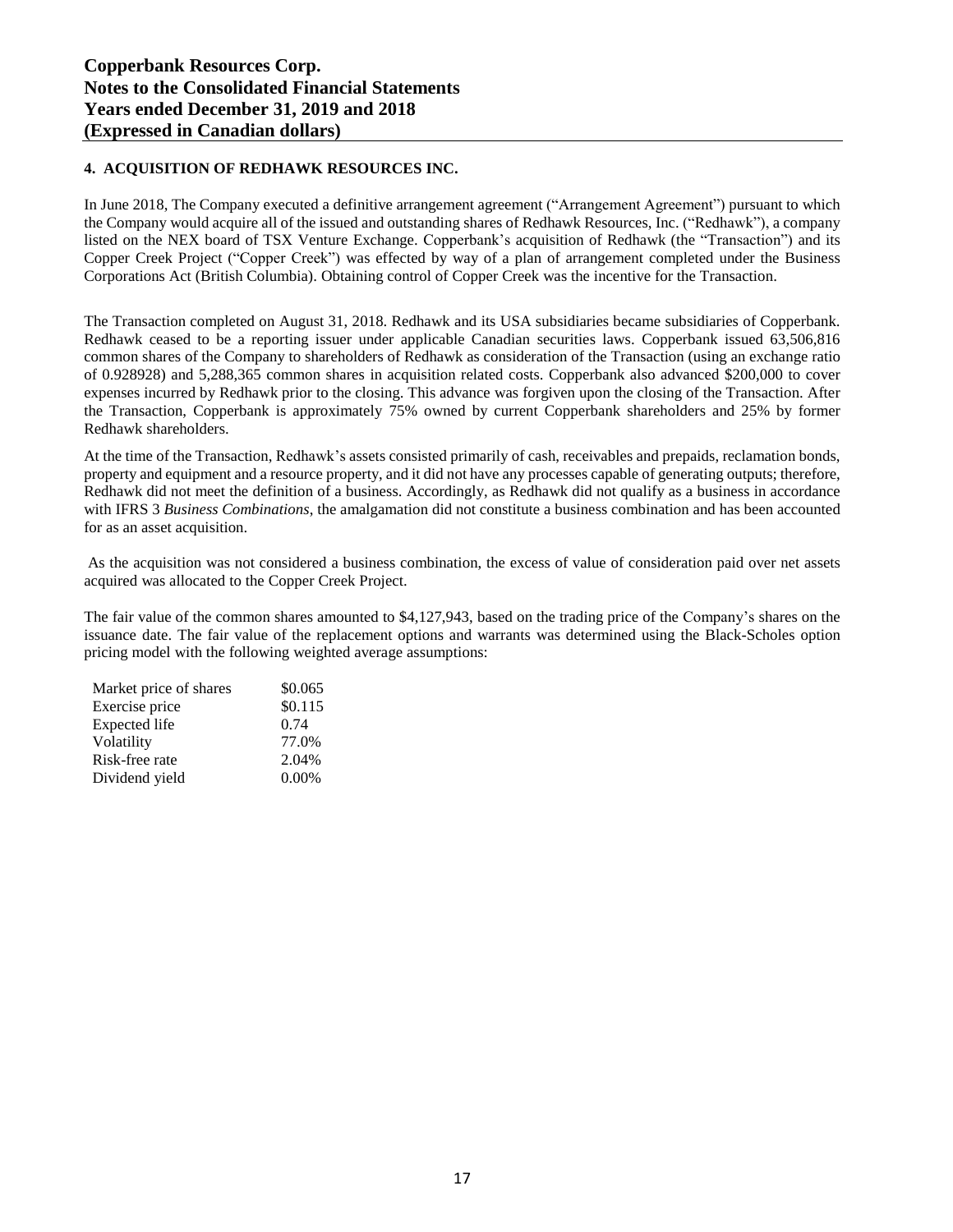# **4. ACQUISITION OF REDHAWK RESOURCES INC. (Continued)**

The Company considers the Transaction an asset acquisition with details as follows:

| Consideration paid:                                 |             |
|-----------------------------------------------------|-------------|
| Issuance of $63,506,816$ shares at \$0.065/share    | \$4,127,943 |
| Issuance of 5,288,365 shares for transaction costs  | 343,744     |
| <b>Transaction costs</b>                            | 109.948     |
| Cash advance                                        | 200,000     |
| Fair value of 3,344,139 replacement options issued  | 2,967       |
| Fair value of 4,118,191 replacement warrants issued | 26,484      |
| Total                                               | \$4,811,086 |
| Cash<br>Receivables                                 | 17,737      |
| Assets acquired:                                    | \$3,529     |
| Reclamation bond                                    | 5,871       |
| Property and equipment                              | 248,287     |
| Copper Creek resource property                      | 4,955,328   |
| Liabilities assumed:                                |             |
| Accounts payable                                    | (214, 913)  |
| Loan payable                                        | (204, 753)  |
| Total                                               | \$4,811,086 |

Subsequent to the acquisition, accounts payable of \$26,153 which is included in the acquisition balance above, was forgiven by a director of Redhawk. This has been recorded as a gain on debt settlement.

# **5. RESOURCE PROPERTIES**

The continuity of the mineral properties is as follows:

|                                               | Pyramid     | Copper Creek | Total       |
|-----------------------------------------------|-------------|--------------|-------------|
|                                               | \$          | \$           | \$          |
| Balance, December 31, 2017                    | 7,305,080   |              | 7,305,080   |
| Acquisition                                   |             | 4,955,328    | 4,955,328   |
| Annual option fees and maintenance of permits | 197,130     | 106,005      | 303,135     |
| Report and analysis                           | 47,291      |              | 47,291      |
| Management and study                          | 20,191      |              | 20,191      |
| Effect of change in foreign exchange rate     |             | 3,010        | 3,010       |
| Balance, December 31, 2018                    | 7,569,692   | 5,064,343    | 12,634,035  |
| Annual option fees and maintenance of permits | 113,533     | 301.791      | 415,324     |
| Impairment                                    | (7,683,225) |              | (7,683,225) |
| Effect of change in foreign exchange rate     |             | (4,405)      | (4,405)     |
| Balance, December 31, 2019                    |             | 5,361,729    | 5,361,729   |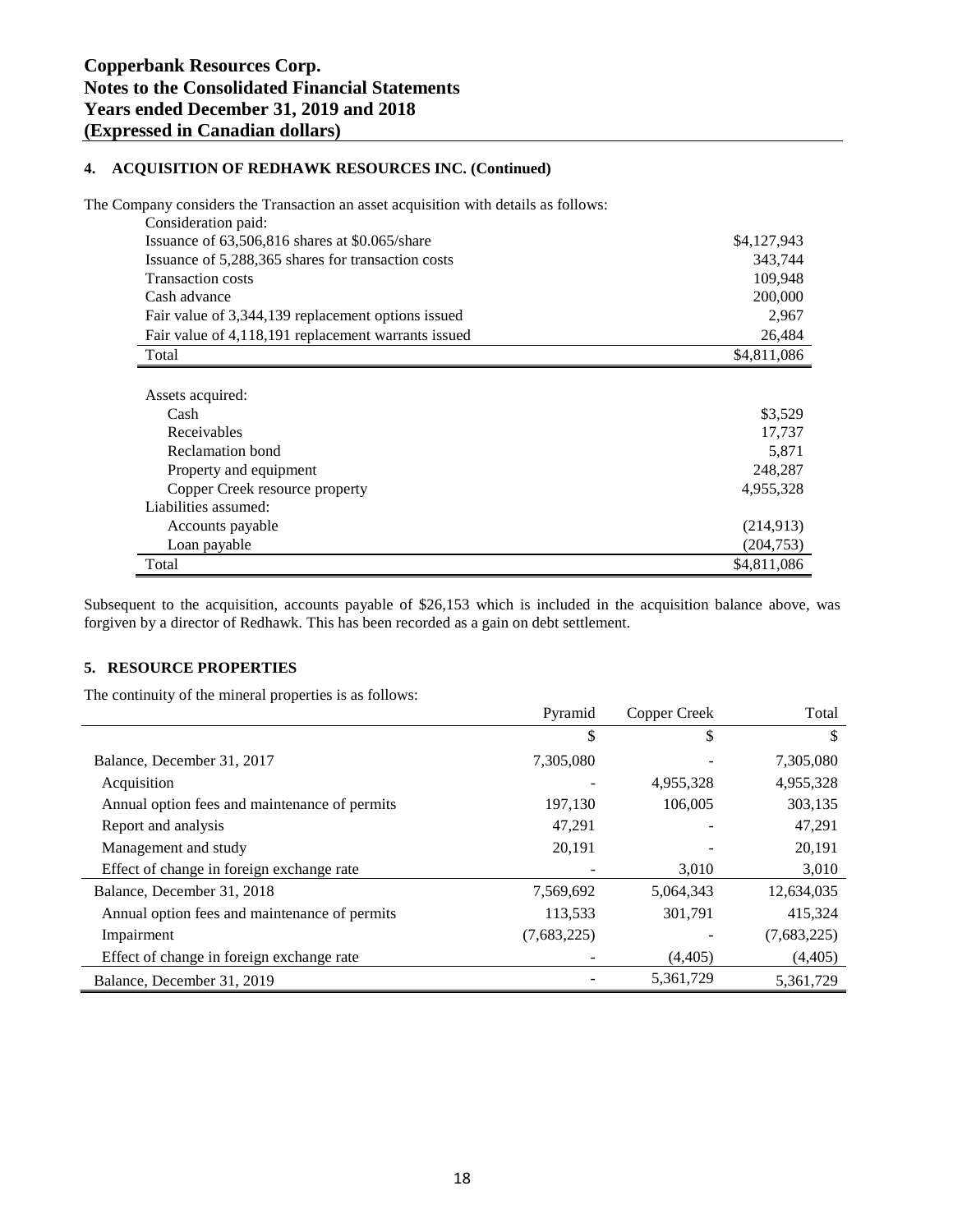# **5. RESOURCE PROPERTIES (Continued)**

#### **a) Copper Creek Mineral Properties, Arizona**

i) The Company acquired 100% of the Copper Creek Project through the acquisition of Redhawk Resources Inc. ("Redhawk") with a value of \$4,955,328 during the third quarter of 2018 (note 4).

ii) D & G Mining Agreement - In November 2005, Redhawk entered into a lease-to-purchase agreement with a third party for additional property within the Copper Creek boundaries. Redhawk paid US\$80,000 in both 2006 and 2007 and was required to pay US\$100,000 in November 2008 and annually thereafter until the end of year fifteen. In May 2018, the agreement was amended to reduce the annual payments to US\$50,000. As at December 31, 2019, the annual payment of US\$50,000 for 2019 has been fully paid.

Redhawk has the option to purchase the property for US\$3,000,000. Commencing January 1, 2022, 50% of the yearly lease payments made prior to exercising the option to purchase will be applied against the purchase price in the event that Redhawk exercises its property purchase option.

iii) Freeport Mineral Corporation Agreement - In April 2007, Redhawk entered into a purchase agreement with Freeport Mineral Corporation ("Freeport") to acquire additional mining claims within the Copper Creek boundaries. The additional mining claims are subject to a 1% Net Smelter Return royalty.

In conjunction with Redhawk's acquisition of mining claims from Freeport, Redhawk entered into a promissory note. The promissory note with the principal amount of US\$1,525,594 is repayable over 11 years and bears interest at 5% per annum. On May 30, 2018, Redhawk entered into an amendment to the Fourth Workout Agreement with Freeport. The substance of the amended agreement is a conversion of interest and principal owing to Freeport into production decision royalty payments. The total will be US\$3,000,000 paid in six equal annual instalments of US\$500,000 per annum. The payments are contingent upon Redhawk or successors achieving a defined commercial production of minerals. As a result of this amendment, no liabilities in connection with this promissory note has been recorded as at December 31, 2019 and 2018.

iv) Morgan Agreements - In December 2012, Redhawk acquired patented land from two unrelated parties for total consideration of US\$1.2 million. As at December 31, 2019, Redhawk is required to pay \$64,940 (US\$50,000) in 2020  $(2018 - $68,210 \text{ (US$50,000)}).$ 

#### **b) Contact Property, Nevada**

The Company owns a 100% interest in the Contact property located in Elko County, Nevada. This property was fully impaired during fiscal 2015. The Company incurred and impaired \$51,544 (2018 - \$61,681) for the maintenance of the permit during 2019. The Company intends to keep the permit of this resource property in good standing.

As at December 31, 2019, the Company has deposited \$8,446 (2018 - \$8,805) for the Copper Creek property in Arizona and for the Contact property in Nevada.

#### **c) Pyramid property, Alaska**

# Option agreement with TAC

The Company, through an amalgamation with Full Metal Minerals (USA) Inc. ("Full Metal"), acquired its interest in the Pyramid Project in 2014. Full Metal has an option agreement ("Pyramid Agreement") with The Aleut Corporation ("TAC"), an Alaska Regional Native Corporation for the acquisition of a 100% interest in subsurface mineral rights covering the Pyramid project.

On January 4, 2018, the Company entered into a first amendment ("First Amendment") to the Pyramid Agreement. The First Amendment was effective December 31, 2017. The exploration area has been modified to a division into the Pyramid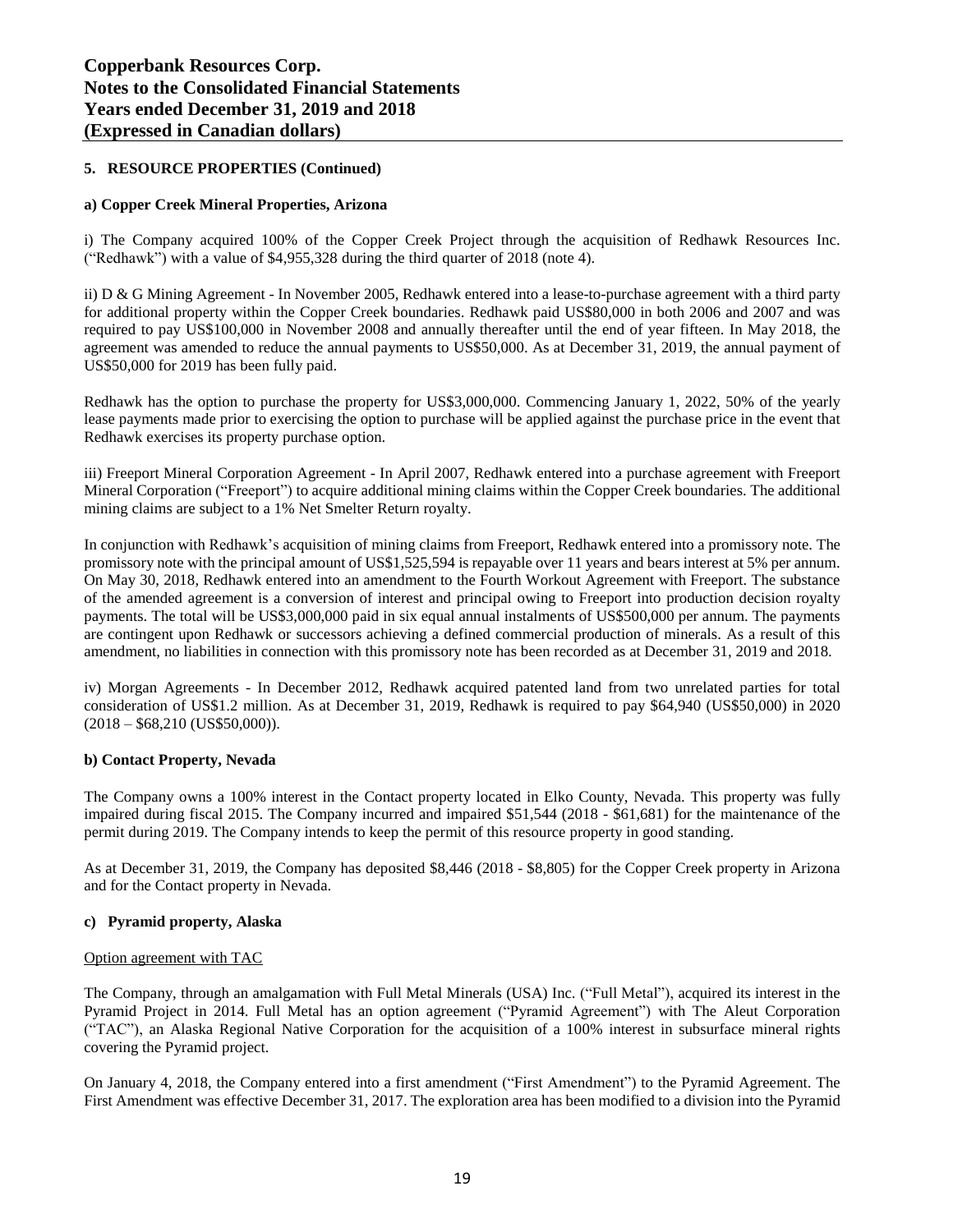# **5. RESOURCE PROPERTIES (Continued)**

# **c) Pyramid property, Alaska (continued)**

#### Option agreement with TAC (continued)

District Lands ("Pyramid Lands") and San Diego Bay District ("SDB Lands"). The option period has been modified to (i) December 31, 2019 for the Pyramid Lands and (ii) December 31, 2020 for the SDB Lands. The following additional option payments and minimum exploration expenditures are required:

(i) Option Payments

- Before March 10, 2018, the Company shall pay TAC US\$65,000 in cash (Paid);
- Before March 10, 2019, the Company shall pay TAC US\$70,000 in cash; and
- Before March 10, 2020, the Company shall pay TAC US\$70,000 in cash.

(ii) Exploration Expenditures

- For the year ending December 31, 2018, the Company shall spend (i) US\$1,000,000 on the Pyramid Lands and (ii) US\$300,000 on the SDB Lands;
- For the year ending December 31, 2019, the Company shall spend (i) US\$1,000,000 on the Pyramid Lands and (ii) US\$300,000 on the SDB Lands; and
- For the year ending December 31, 2020, the Company shall spend (i) US\$500,000 on SDB Lands.

During the year ended December 31, 2018, the exploration expenditures were further amended as follows:

- During the period January 1, 2018 to December 31, 2019, the Company shall spend (i) at least US\$2,000,000 on the Pyramid Lands and (ii) at least US\$600,000 on the SDB Lands;
- During the year January 1 to December 31, 2020, the Company shall spend at least US\$500,000 on the SDB Lands.

# Reacquisition of Antofagasta Minerals' interest

On March 5, 2014 (the "Assignment Date"), Full Metal reacquired a 51% interest in the Pyramid property (the "Assignment Agreement") previously earned by Antofagasta Minerals under the 2010 option agreement with Antofagasta Minerals.

In July 2017, the Company entered into an amendment for the Assignment Agreement with respect to its interest in the Pyramid Property with Antofagasta Minerals. Total consideration, after the amendment is comprised of the following:

- Payment of US\$150,000 cash and issuance of 1,000,000 common shares of the Company to Antofagasta Minerals by March 4, 2019 (Note 6).
- Payment of US\$5,500,000 cash upon the occurrence of a construction decision in respect of the Pyramid Project.
- Payment of US\$2,500,000 cash upon the commencement of commercial production in respect of the Pyramid Project.

From late 2018 through 2019 the Company was in negotiations with The Aleut Native Corporation, the mineral rights owner of the Pyramid and San Diego Bay Projects, to extend and amend the exploration agreement of the Projects. These negotiations were unsuccessful and in early 2020 the mineral rights owner terminated the option agreements. As a result, the option agreements are considered ceased and the Company has written off the Pyramid and San Diego Bay Projects. As a result, an impairment charge of \$7,683,225 has been recorded during 2019.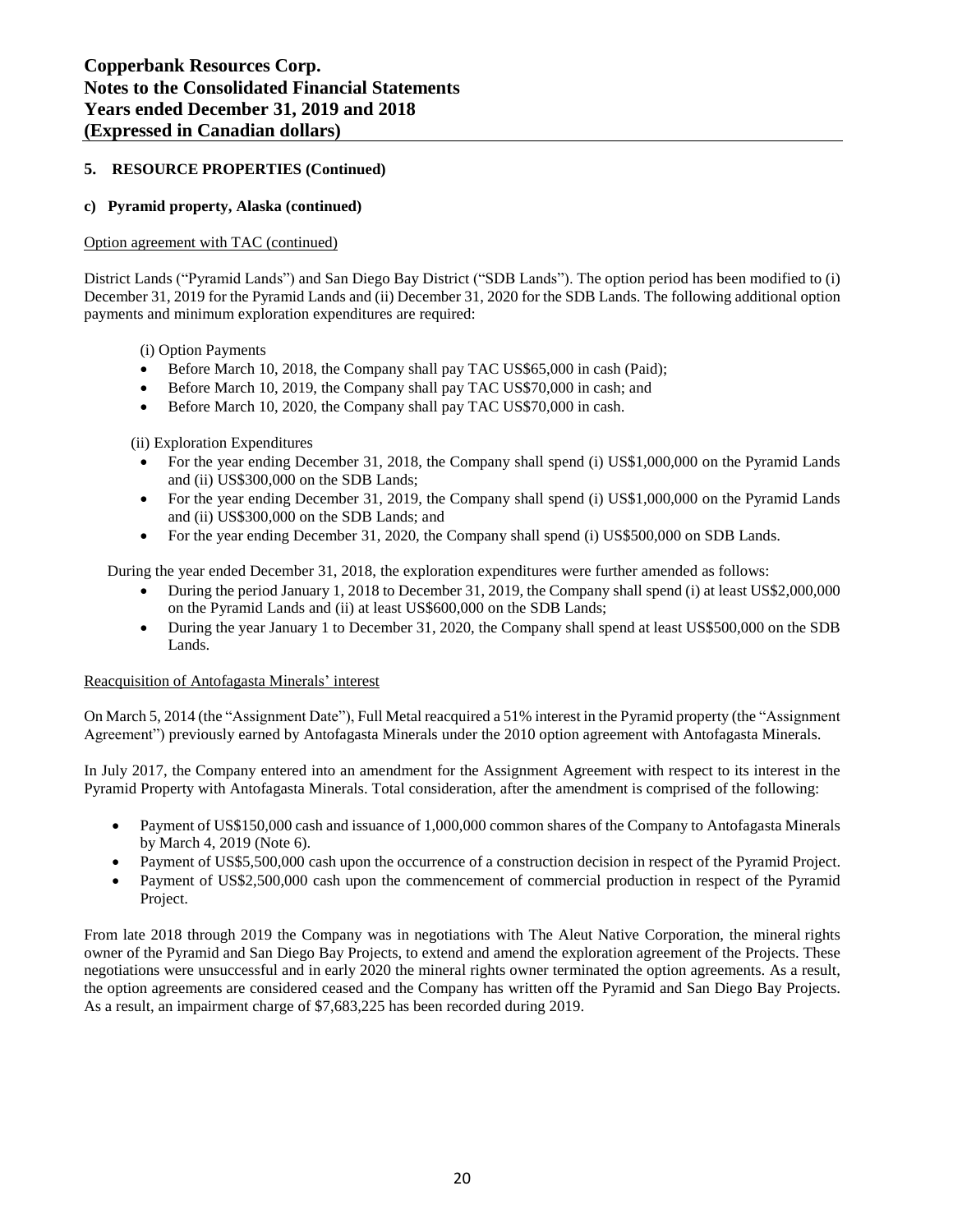# **5. RESOURCE PROPERTIES (Continued)**

# **c) Pyramid property, Alaska (continued)**

A value in use calculation is not applicable as the Company does not have any expected cash flows from using the property at this stage of operations. In estimating fair value less costs of disposal, management did not have observable or unobservable inputs to estimate the recoverable amount greater than \$nil. As this valuation technique requires management's judgement and estimates of the recoverable amount, it is classified within Level 3 of the fair value hierarchy.

# **6. SHARE CAPITAL**

#### **a) Authorized**

Unlimited number of common shares without par value.

#### **b) Issued and outstanding**

During the year ended December 31, 2019:

In March 2019 the Company closed a private placement, issuing 7,656,548 common shares at a price of \$0.07 per share for net proceeds of \$535,958.

In March 2019 the Company issued 1,000,000 common shares at \$0.08 per share to Antofagasta Minerals S.A. to satisfy the \$80,000 owed for the July 28, 2017 assignment agreement in connection with the Pyramid Property.

In August 2019, the Company closed a private placement, issuing 8,000,000 common shares at a price of \$0.06 per share for net proceeds of \$480,000.

In connection with consulting services received, the Company had an accumulated obligation to issue shares of \$70,000 as at December 31, 2019 (2018 - \$20,000), which was fully settled by an issuance of one million of shares in February 2020.

During the year ended December 31, 2018:

The Company issued 15,627,143 common shares at \$0.07 per share for gross proceeds of \$1,093,900. No fees were paid with this financing.

The Company issued 68,795,181 shares of the Company in connection with the Transaction (Note 4).

The Company issued 11,202,429 common shares at \$0.07 per share for gross proceeds of \$784,190. No fees were paid with this financing.

The Company received consulting and management services for \$20,000 agreed to be paid in common shares of the Company. These shares are yet to be issued and represent an obligation to issue shares at year-end.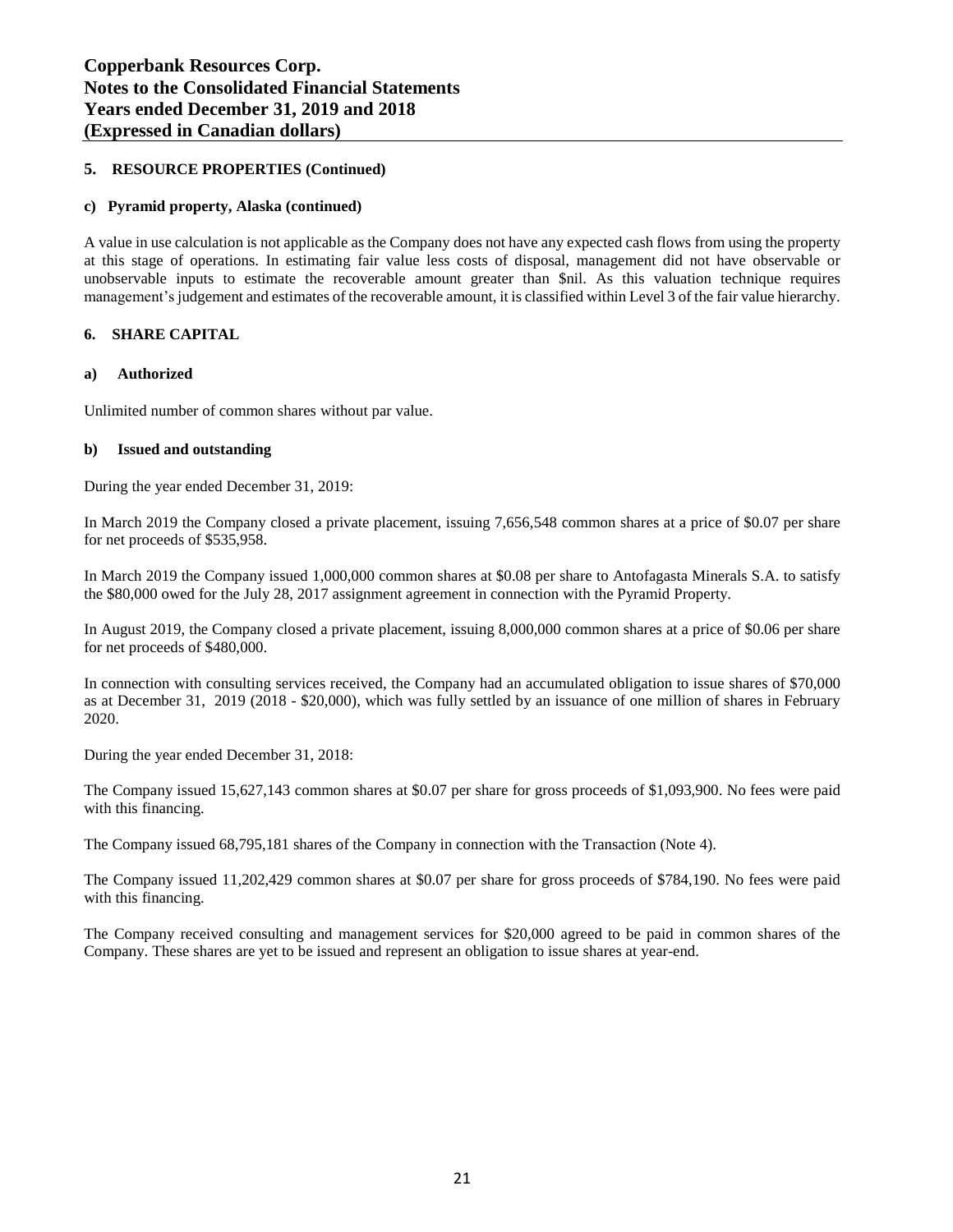# **6. SHARE CAPITAL (Continued)**

# **c) Warrants**

As at December 31, 2019, the following warrants were outstanding:

| <b>Expiry Date</b> | <b>Exercise Price</b> | Outstanding |
|--------------------|-----------------------|-------------|
| August 21, 2022    | \$ 0.25               | 5,173,366   |
|                    |                       | 5,173,366   |

As at December 31, 2018, the following warrants were outstanding:

| <b>Expiry Date</b> | <b>Exercise Price</b> | Outstanding |
|--------------------|-----------------------|-------------|
|                    |                       |             |
| March 14, 2019     | \$ 0.21               | 3,762,102   |
| August 24, 2019    | \$0.08                | 356,089     |
| October 10, 2019   | \$0.25                | 74,238,001  |
| August 21, 2022    | \$0.25                | 5,173,366   |
|                    |                       | 83,529,558  |

Continuity is as follows:

|                                                | Number outstanding | Expiry date     | Exercise price   |
|------------------------------------------------|--------------------|-----------------|------------------|
| Outstanding and exercisable, December 31, 2017 | 79,411,367         |                 |                  |
| Assumed on acquisition of Redhawk (Note 4)     | 356,089            | March 14, 2019  | \$0.21 per share |
| Assumed on acquisition of Redhawk (Note 4)     | 3,762,102          | August 24, 2019 | \$0.08 per share |
| Outstanding and exercisable, December 31, 2018 | 83,529,558         |                 |                  |
| Expired                                        | (78, 356, 192)     |                 |                  |
| Outstanding and exercisable, December 31, 2019 | 5,173,366          |                 |                  |

As at December 31, 2019, the weighted average exercise price and remaining life of these warrants was \$0.25 per share and 2.64 years.

# **d) Options**

The Company has a "rolling" stock option plan (the "Plan") that allows the Company to grant options to its employees, directors, consultants and officers for a maximum of 10% of outstanding shares to be issued.

Options have a maximum term of five years and terminate up to 90 days following the date on which an optionee ceases to be an employee, director, consultant or officer, and up to 30 days following the date on which an optionee who is engaged to provide investor relations activities ceases to be engaged to provide such services. In the case of death, the option terminates at the earlier of twelve months after the date of death and the expiration of the option period. During the year ended December 31, 2019, the Company incurred share-based compensation of \$407,181 (2018 - \$663,561) in connection with options vested.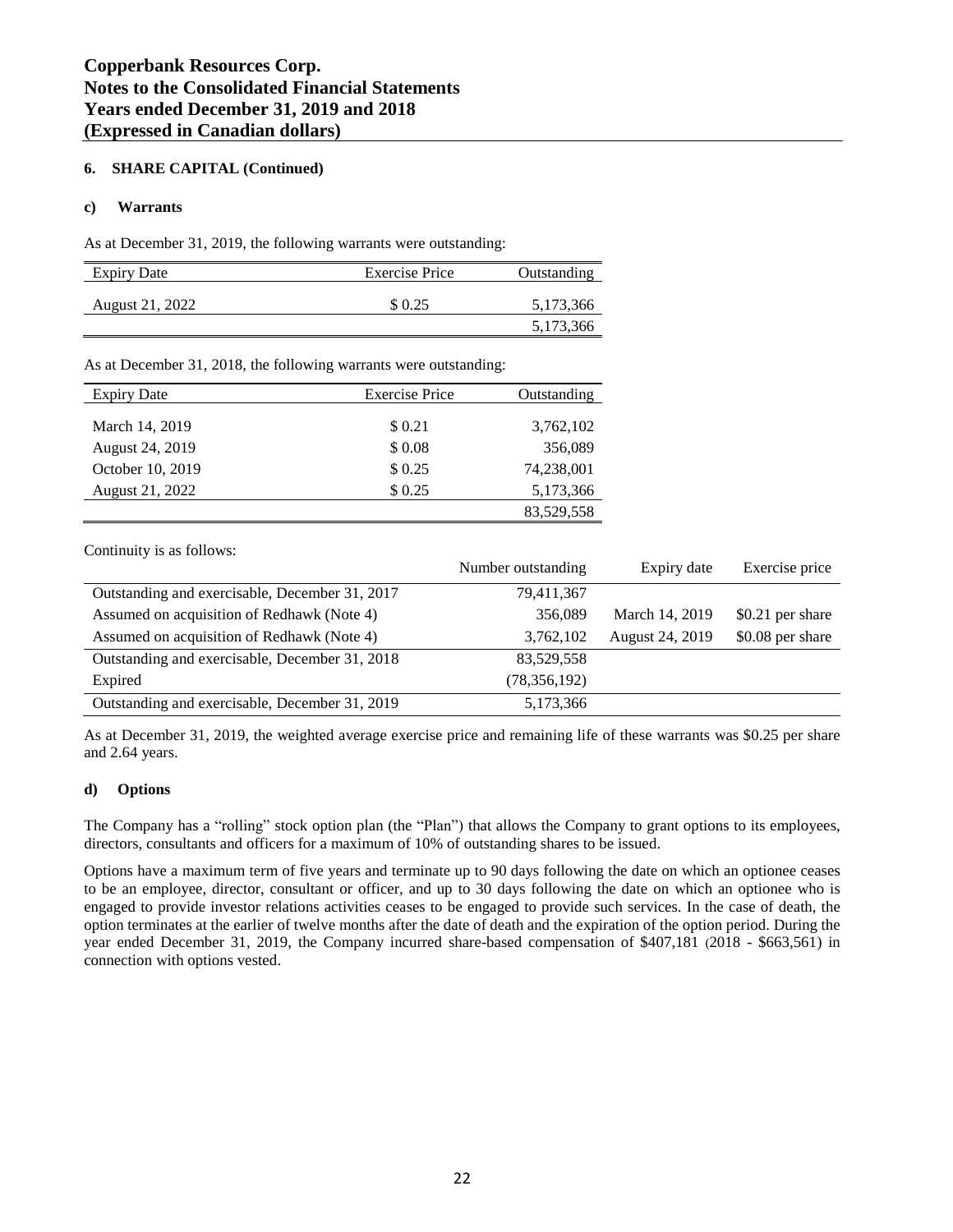#### **6. SHARE CAPITAL (Continued)**

#### **d) Options (continued)**

The Company used Black Scholes option pricing model and the following assumptions to determine the fair values of the stock options granted in the year:

|                             | 2019     | 2018     |
|-----------------------------|----------|----------|
| Risk-free interest rate     | 2.22%    | 2.22%    |
| Expected life of the option | 5 years  | 5 years  |
| Annualized volatility       | 230%     | 238%     |
| Dividend Rate               | $0.00\%$ | $0.00\%$ |

As at December 31, 2019, the following stock options were outstanding:

| <b>Expiry Date</b>     | <b>Exercise Price</b> | Outstanding | Exercisable |
|------------------------|-----------------------|-------------|-------------|
|                        |                       |             |             |
| February 5, 2020       | \$0.10                | 2,050,000   | 2,050,000   |
| June 8, 2020           | \$0.10                | 500,000     | 500,000     |
| April 11, 2021         | \$0.05                | 500,000     | 500,000     |
| February 24, 2022      | \$0.10                | 5,750,000   | 5,750,000   |
| July 28, 2022          | \$0.13                | 650,000     | 650,000     |
| May 10 to May 21, 2023 | \$0.10                | 8,600,000   | 6,450,000   |
| February 28, 2024      | \$0.10                | 2,000,000   | 500,000     |
|                        |                       | 20,050,000  | 16,400,000  |

As at December 31, 2018, the following stock options were outstanding:

| <b>Expiry Date</b>     | <b>Exercise Price</b> | Outstanding | Exercisable |
|------------------------|-----------------------|-------------|-------------|
|                        |                       |             |             |
| February 28, 2019      | \$0.14                | 3,344,139   | 3,344,139   |
| February 5, 2020       | \$ 0.10               | 2,050,000   | 2,050,000   |
| June 8, 2020           | \$ 0.10               | 500,000     | 500,000     |
| April 11, 2021         | \$0.05                | 500,000     | 500,000     |
| February 24, 2022      | \$0.10                | 5,750,000   | 4,312,500   |
| July 28, 2022          | \$0.13                | 650,000     | 325,000     |
| May 10 to May 21, 2023 | \$0.10                | 9,350,000   | 2,337,500   |
|                        |                       | 22,144,139  | 13,369,139  |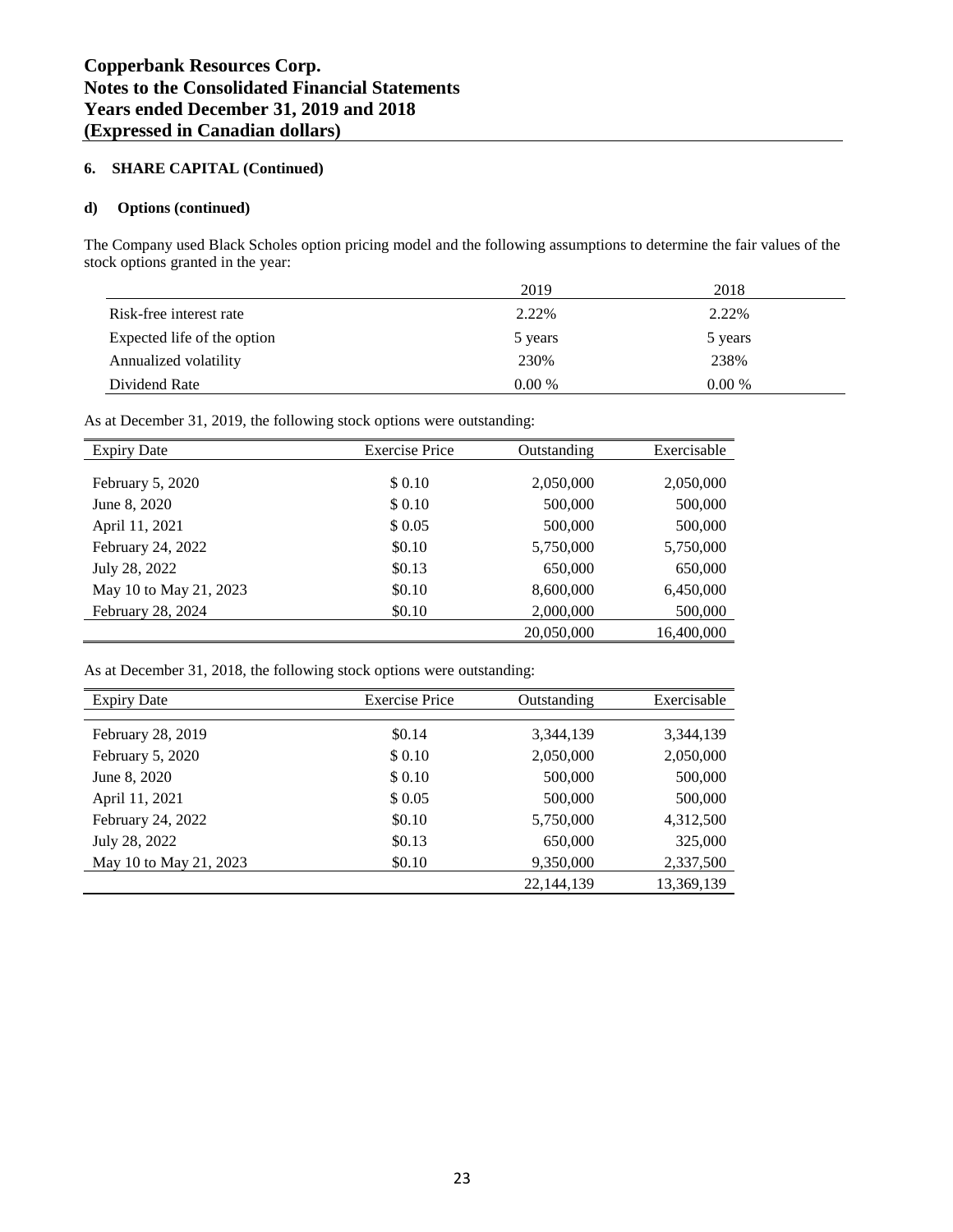# **Copperbank Resources Corp. Notes to the Consolidated Financial Statements Years ended December 31, 2019 and 2018 (Expressed in Canadian dollars)**

# **6. SHARE CAPITAL (Continued)**

# **d) Options (continued)**

Continuity of the option outstanding is as follows:

|                                                   | Number of Options | Weighted Average Exercise Price |
|---------------------------------------------------|-------------------|---------------------------------|
| Outstanding, December 31, 2017                    | 9,950,000         | \$0.10                          |
| Granted                                           | 9,350,000         | \$0.10                          |
| Assumed on acquisition of Redhawk Resources Corp. | 3,344,139         | \$0.14                          |
| Cancelled                                         | (500,000)         | \$0.10                          |
| Outstanding, December 31, 2018                    | 22,144,139        | \$0.11                          |
| Expired                                           | (3,344,139)       | \$0.14                          |
| Granted                                           | 2,000,000         | \$0.10                          |
| Outstanding, December 31, 2019                    | 20,050,000        | \$0.10                          |
| Exercisable, December 31, 2019                    | 16,400,000        | \$0.10                          |

The remaining contractual life of the Company's options as at December 31, 2019 was 2.61 (2018 – 3.39) years.

# **7. PROPERTY AND EQUIPMENT**

Continuity of the Property and equipment is as follows:

|                             | <b>Building</b> | Land    | Total     |
|-----------------------------|-----------------|---------|-----------|
|                             | \$              | \$      | \$        |
| Cost                        |                 |         |           |
| Balance, December 31, 2018  | 225,344         | 34,106  | 259,450   |
| Foreign exchange adjustment | (10, 803)       | (1,635) | (12, 438) |
| Balance, December 31, 2019  | 214,541         | 32,471  | 247,012   |
| Amortization                |                 |         |           |
| Balance, December 31, 2018  | 14.469          |         | 14,469    |
| Addition                    | 14,818          |         | 14,818    |
| Foreign exchange adjustment | (1,208)         |         | (1,208)   |
| Balance, December 31, 2019  | 28,079          |         | 28,079    |
|                             |                 |         |           |
| Net book value              |                 |         |           |
| Balance, December 31, 2018  | 210,875         | 34,106  | 244,981   |
| Balance, December 31, 2019  | 186,462         | 32,471  | 218,933   |

During the 2019 fiscal year, the Company sold two containers for a gain of \$8,859 (2018 - \$nil) with net book value of \$nil.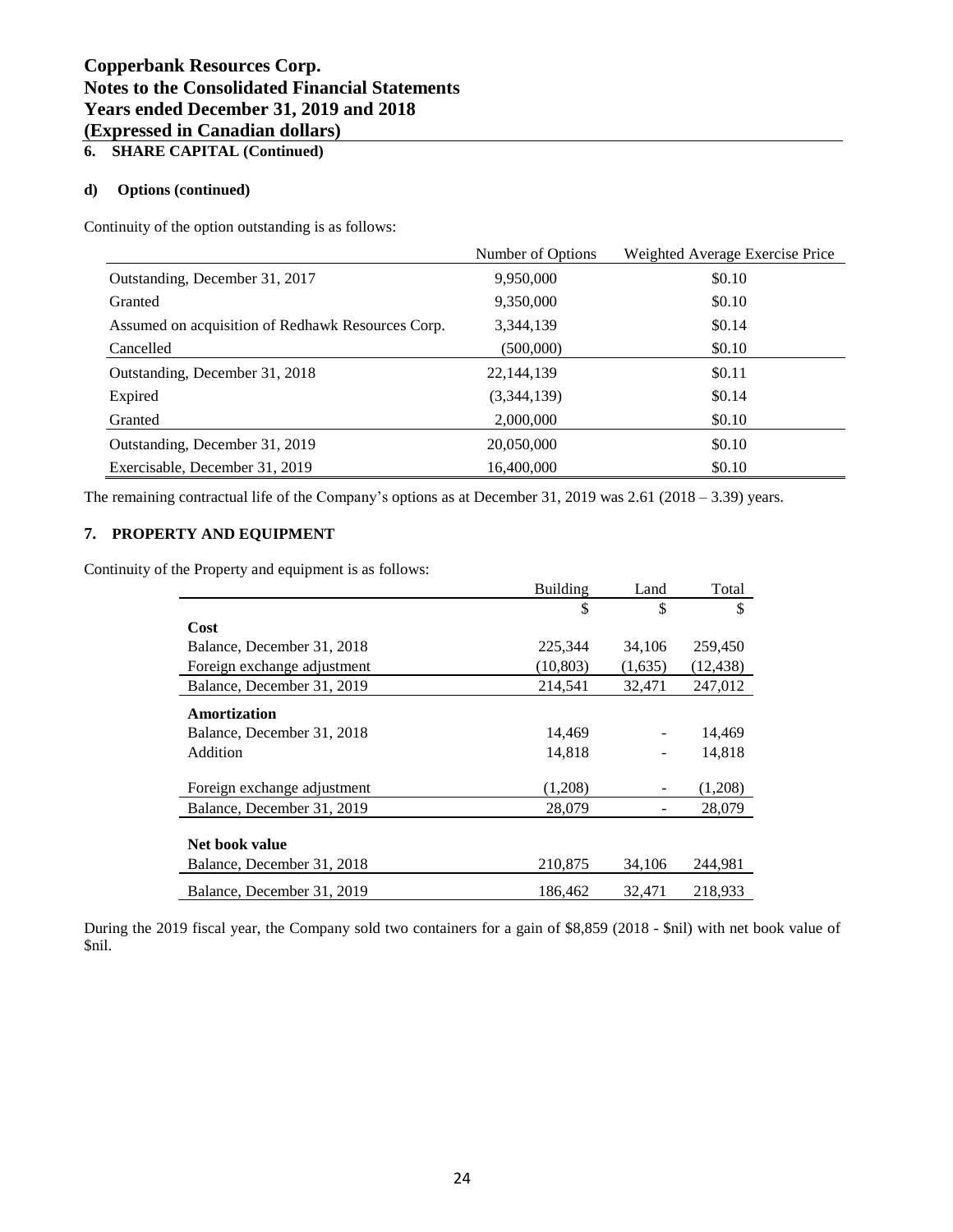#### **8. RELATED PARTY TRANSACTIONS**

During the year ended December 31, 2019 and 2018, the Company incurred the following transactions with key management members and the directors of the Company:

|                              |                                    | 2019    | 2018    |
|------------------------------|------------------------------------|---------|---------|
|                              | Nature                             |         |         |
| Key management               | Rent                               |         | 6,000   |
| Key management               | Management fees                    | 383,250 | 491,281 |
|                              | Technical services for the mineral |         |         |
|                              | properties                         | -       | 20,191  |
| Key management and directors | Share-based payments               | 294,462 | 536,693 |

As at December 31, 2019, amount due to related party comprised of amounts owing to key management members of \$51,000 (2018-12-31 - \$14,072). Due to related party has the same terms as the Company's trade payable, which is unsecured and non-interest-bearing and due with no specific terms.

# **9. CONVERTIBLE DEBENTURE**

On June 17, 2019 the Company closed a non-brokered private placement of convertible debentures ("CDs") for gross proceeds of \$263,000. Each CD has an issue price of \$1,000, a term of two years from the date of issuance and bears an interest at a rate of 15% per annum, calculated monthly and payable monthly in cash with the first payment being due on July 14, 2019 (paid) and will mature and be payable on June 14, 2021. Each Debenture is convertible into common shares of the Company at the option of the holder at any time prior to maturity at a conversion price of \$0.07 per common share. The Company will have the option to redeem the CD at a redeemable price equal to their principal amount plus accrued and unpaid interest. The interest rate on the CD is approximately the market interest rate in determining the fair value of the liability component. Thus, no value has been assigned to the equity component.

For the year ended December 31, 2019, the Company has incurred and paid interest expense of \$20,010 on the convertible debentures  $(2018 - $nil).$ 

# **10. INCOME TAXES**

Income tax expense differs from the amount that would be computed by applying the statutory income tax rate of 27% (2018 - 27%) to income before income taxes. The reasons for the differences are as follows:

|                                                | 2019<br>S   | 2018        |
|------------------------------------------------|-------------|-------------|
| Loss before income tax                         | (9,105,983) | (1,784,662) |
| Statutory income tax rate                      | 27%         | 27%         |
|                                                | (2,458,615) | (481, 859)  |
| Items not deductible for tax purposes          | 2,184,410   | 178,348     |
| Differences on tax rates between jurisdictions | 5.759       | 2,106       |
| Change in timing differences                   | (1,964,990) | (1,376,135) |
| Effect of change in foreign exchange rates     | 616,232     | (567, 444)  |
| Effect of change in tax rates                  |             | 2,244,984   |
| Unrecognized tax benefits                      | 1,617,204   |             |
| Total income taxes                             |             |             |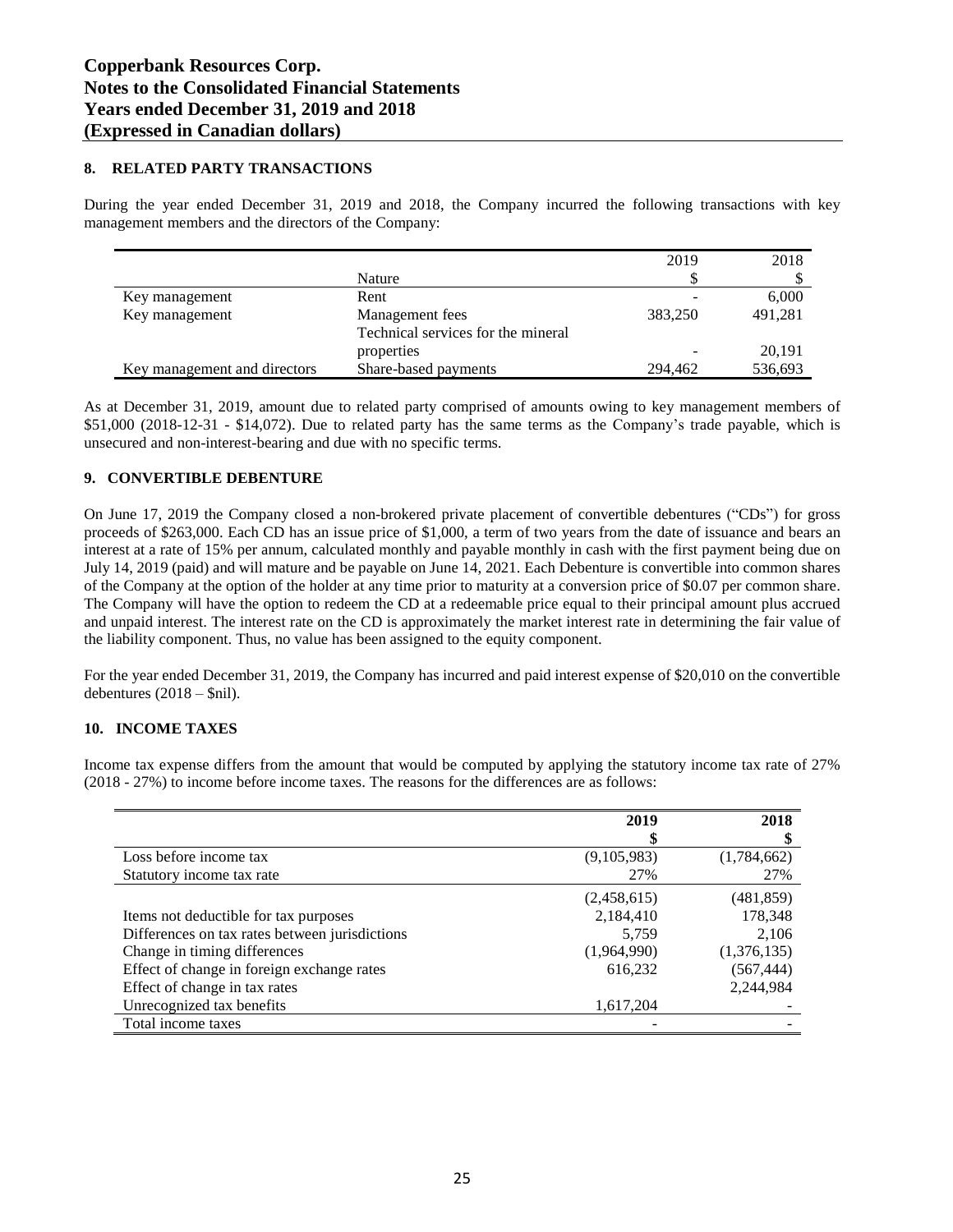# **10. INCOME TAXES (Continued)**

The tax effected items that give rise to significant portions of the deferred income tax assets and deferred income tax liabilities at December 31, 2019 and 2018 are presented below:

| 2019                     | 2018        |
|--------------------------|-------------|
|                          |             |
| \$10,740                 | \$1,335,353 |
|                          |             |
| (10,740)                 | (1,335,353) |
| $\overline{\phantom{0}}$ |             |
|                          |             |

 $\overline{a}$ The Company recognizes tax benefits on losses or other deductible amounts where the probable criteria for the recognition of defaund ten except have been met. of deferred tax assets have been met.

The Company's unrecognized deductible temporary differences and unused tax losses for which no deferred tax asset is recognized consist of the following amounts:

|                                               | 2019         | 2018         |
|-----------------------------------------------|--------------|--------------|
|                                               |              |              |
| Resource properties                           | \$47,186,511 | \$46,877,698 |
| Non-capital losses                            | 50,875,796   | 46,168,481   |
| Property and equipment                        | 1,814,257    | 1,812,590    |
| Share issuance cost                           | 2,752        | 4,374        |
| Capital losses                                | 24,563       | 24,563       |
|                                               |              |              |
| Unrecognized deductible temporary differences | \$99,903,879 | \$94,887,706 |

As at December 31, 2019, the Company has US non-capital losses of approximately \$33.5 million that may be applied to reduce future US taxable income. The Company also has Canadian non-capital losses of approximately \$17.5 million that may be applied to reduce future Canadian taxable income.

# **11. SEGMENTED INFORMATION**

The Company operates primarily in one business segment, which is the exploration and development of resource properties located in the United States. The Company's non-current assets were \$5,589,108 (2018- \$12,887,821, which comprised mainly of resource properties, property and equipment, and reclamation bonds that are in the United States.

#### **12. FINANCIAL INSTRUMENTS**

The Company's financial instruments are exposed to several financial and market risks, including credit, interest rate, liquidity and commodity risks. The Company may, or may not, establish from time to time active policies to manage these risks. The Company does not currently have in place any active hedging or derivative trading policies to manage these risks since the Company's management does not believe that the current size, scale and pattern of cash flow of its operations would warrant such hedging activities.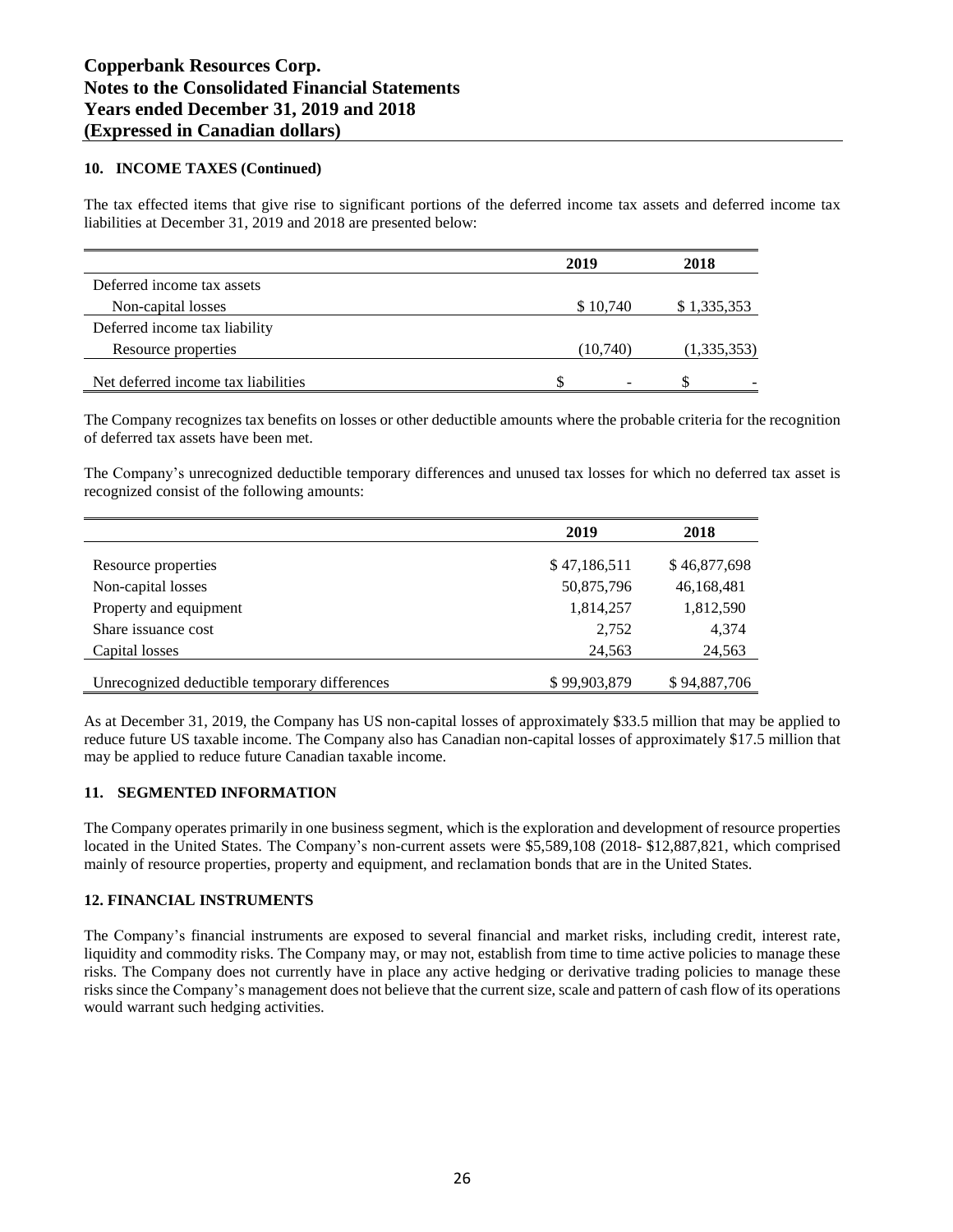#### **12. FINANCIAL INSTRUMENTS (Continued)**

#### **Fair value of financial instruments**

The fair value hierarchy established by IFRS 13 Fair Value Measurement has three levels to classify the inputs to valuation techniques used to measure fair value described as follows:

Level 1 – Unadjusted quoted prices in active markets for identical assets or liabilities;

Level 2 – Inputs other than quoted prices that are observable for the assets or liabilities either directly or indirectly; and Level 3 – Inputs that are not based on observable market data.

The fair values of the Company's accounts receivable, deposits and accounts payable are equivalent to their carrying values due to their short-term nature.

#### **Credit risk**

Credit risk is the risk of potential loss to the Company if the counterparty to a financial instrument fails to meet its contractual obligations.

The financial instruments that potentially subject the Company to a significant concentration of credit risk consist of cash and cash equivalents. The Company mitigates its exposure to credit loss associated with cash and cash equivalents by placing its cash and cash equivalents in major financial institutions. As at December 31, 2019, the Company had cash equivalents of \$2,300 in term deposits (2018 - \$2,300).

#### **Liquidity risk and fair value hierarchy**

Liquidity risk is the risk that the Company may be unable to meet its financial obligations as they fall due or that it will be required to meet them at excessive cost. The Company reviews its working capital position regularly to ensure there is sufficient capital in order to meet short-term business requirements, after taking into account the Company's holdings of cash. The Company's cash is invested in business accounts, which are available on demand. The Company manages its liquidity risk mainly through raising funds from private placements and amounts from related parties.

The Company's operating cash requirements are continuously monitored and adjusted as input variables change. As these variables change, liquidity risks may necessitate the need for the Company to pursue equity issuances, obtain project or debt financing, or enter into joint arrangements. There is no assurance that the necessary financing will be available in a timely manner.

#### **Commodity risk**

The Company is subject to commodity price risk arising from the fluctuation of metal price beyond the Company's control. The Company may have difficulties to identify and acquire economically viable projects for the Company to invest in if metal prices are depressed for an extended period.

#### **Interest rate risk**

The Company is exposed to the risk that the value of financial instruments will change due to movements in market interest rates. As of December 31, 2019 and 2018, the Company has exposure to interest rate risk to the convertible debentures and note payable. However, the risk is not significant as the Company has simple and fixed interest rates.